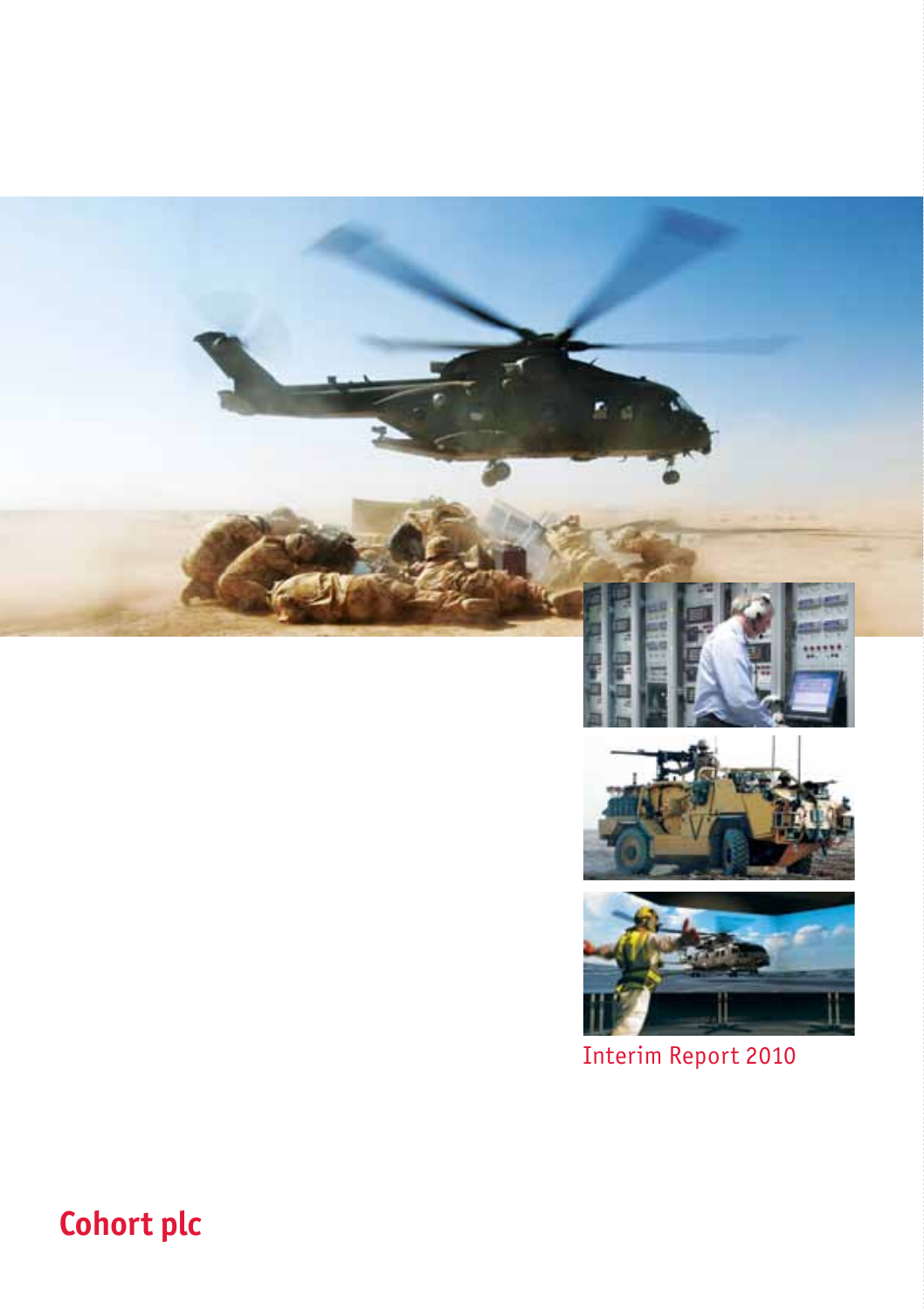## Review of the Period

- IFC About Us
- 01 Highlights
- 02 Chairman's Statement

# Financial Statements

- 06 Consolidated Income Statement
- 06 Consilidated Statement of Comprehensive Income
- 07 Consolidated Statement of Financial Position
- 08 Consolidated Statement of Changes in Equity
- 09 Consolidated Cash Flow Statement
- 10 Notes to the Interim Report
- 16 Independent Review Report to Cohort plc
- IBC Advisers
- IBC Shareholder Information and Financial Calendar

# **Cohort is an AIM quoted independent high technology business operating in defence and related markets. Its hallmarks are innovation, agility and responsiveness.**

Formed in 2006, it has three well established, wholly owned subsidiaries providing a cost effective and flexible supply of niche high technology products and services for UK and international customers.

Its main activities are in defence but it also supplies other markets including security, information systems, space and transport.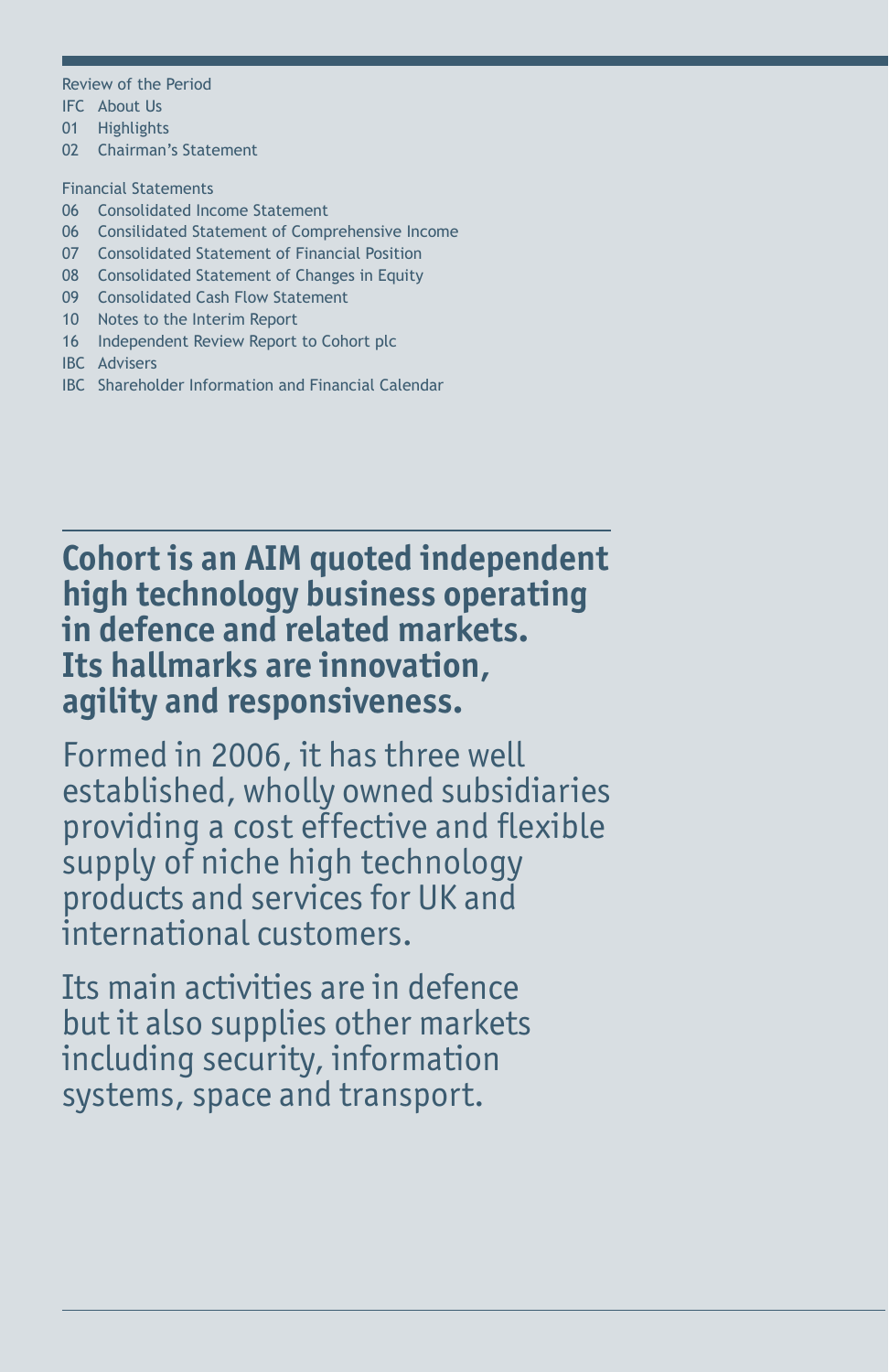# About Us

**Cohort plc is the parent company for three innovative, agile and responsive technology businesses operating in defence and related markets. It aims to add real value through the experience and contacts of its senior team and through a brand that is gaining increasing customer recognition in its core markets. Its objective is to deliver consistent and growing value to shareholders through its three operating subsidiaries, MASS, SCS and SEA.** 



**MASS Consultants Limited (MASS) is a systems house with a strong defence focus.**

MASS designs, manufactures and supports electronic systems and software, and provides specialist services and training. Its core capabilities are electronic warfare operational support, communications and related electronic systems, and highly secure IT systems and software applications. Its commitment to rigorous quality procedures enables delivery against demanding timescales to meet urgent operational needs.

MASS was formed in 1983 and is based in St Neots, near Cambridge, with offices in Lincoln and Wellingore near Grantham. It currently has around 170 permanent employees and 40 deployed associates.





**Systems Consultants Services Limited (SCS) is a technical advisory business operating primarily in the defence and security sectors.**

SCS specialises in providing advisers with sound technical knowledge coupled with experience of its practical application, often in a military context. Its activities are very diverse including the management of major exercises for the armed forces and providing technical input to equipment projects.

SCS was formed in 1992 and is based in Theale, Berkshire. It currently has around 100 permanent employees and 110 deployed associates.



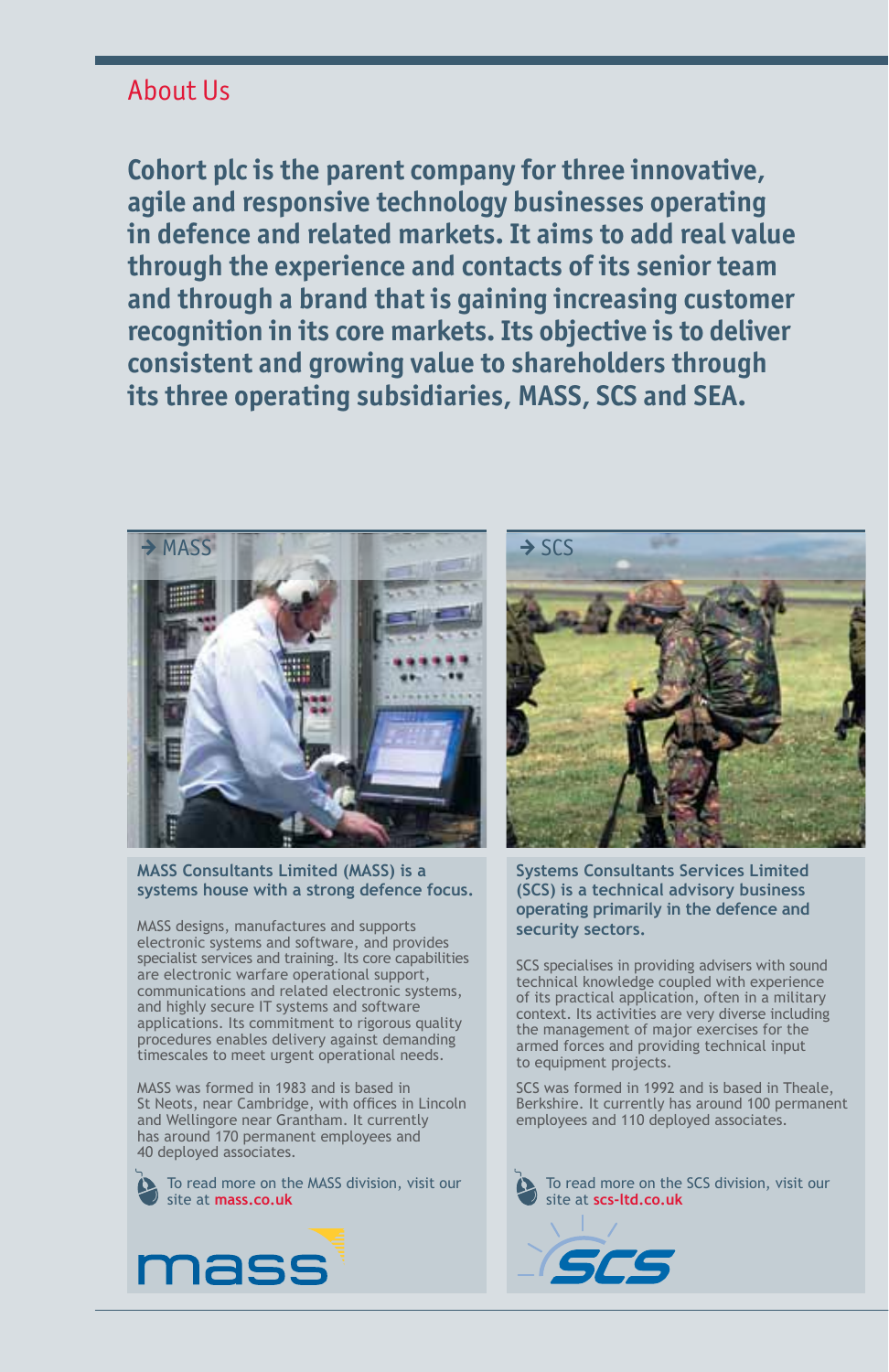

**SEA (Group) Limited (SEA) is a systems engineering and software company operating in defence, space and transport markets.**

SEA delivers systems engineering, software and electronic engineering services and solutions to government and industry, including specialist design and manufacture. In particular SEA has a long and successful history of involvement in submarine systems, and it is one of the UK's leading providers of electronic systems for spacecraft.

SEA was formed in 1988 and is based in Beckington, near Frome, with offices in North Bristol (near UK MOD). It currently has around 235 employees.



To read more on the SEA division, visit our site at **sea.co.uk**



A SEA by growing technical complexity, the outsourcing of specialist tasks by the UK Government to the private sector and the consolidation of the defence supply base, particularly at prime and first tier level. All of these factors have increased the need of the Government for independent sources of advice and created new opportunities for niche suppliers of technical services and products. In its largest market, UK defence, Cohort's capabilities are well-suited to the priorities set out by the Government recently in its National Security Strategy and Strategic Defence and Security Review. Cohort companies also seek to grow by exploiting opportunities with export customers and in new market areas where their skills are relevant.

> Our management approach provides a high level of operating autonomy for subsidiaries whilst ensuring the degree of financial oversight required for a quoted company and the exchange of information and practices which make the Group greater than the sum of its parts.

# Our Market Sectors

Defence Security Information systems Space **Transport** 

## Our Clients

Our clients include the UK MOD, other UK Government Departments, the European Space Agency, NATO and a range of industry customers including major international corporations.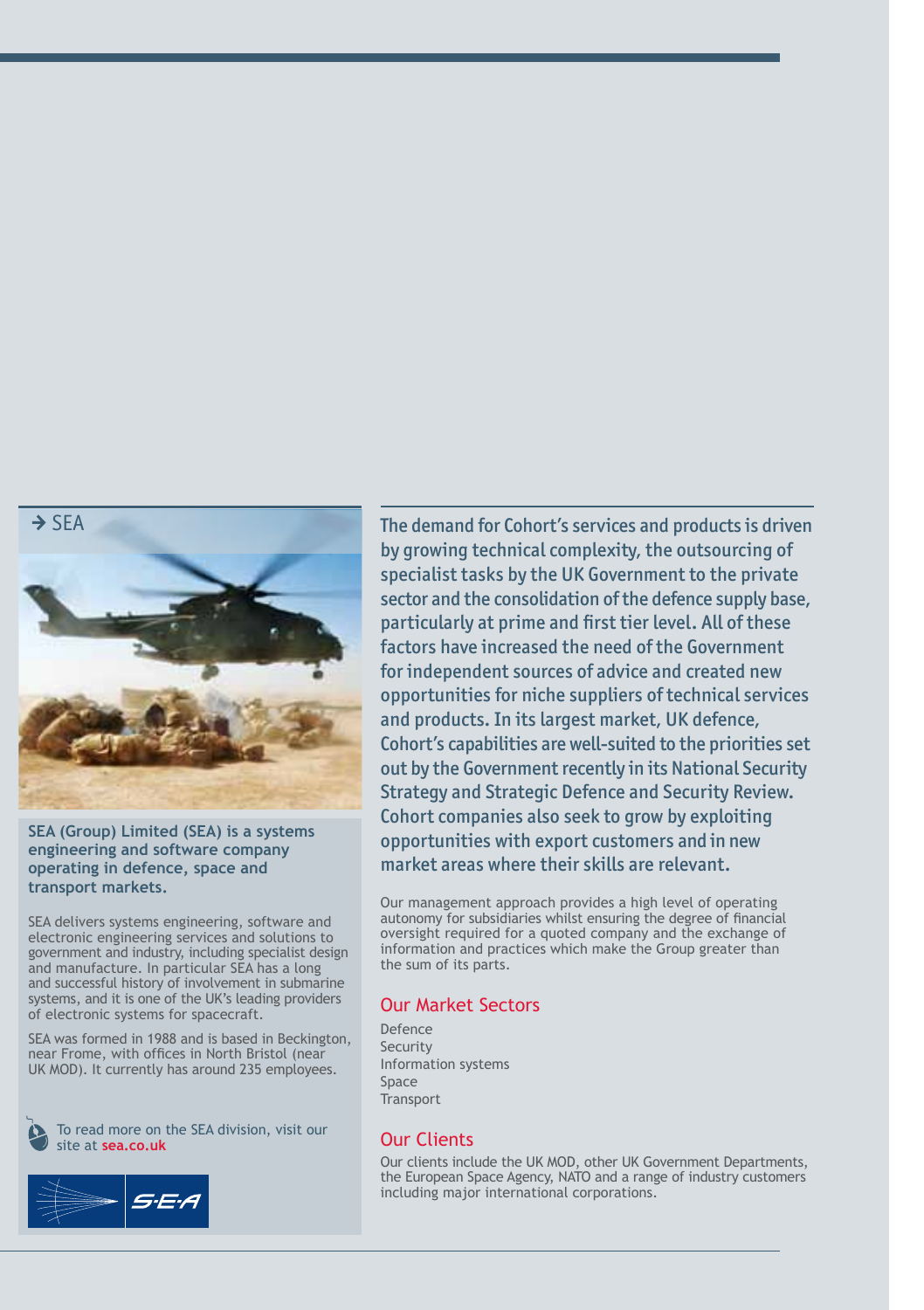# **Highlights**



- $\rightarrow$  Revenue decreased by 15% to £32.7m.
- $\rightarrow$  Adjusted\* operating profit decreased by 19% to £2.1m.
- $\rightarrow$  MASS continues to perform strongly.
- $\rightarrow$  SCS has returned to profitability after restructuring the business during the latter half of 2009/10.
- $\rightarrow$  SEA performance was weak and action is underway to address its performance.
- → Strong order book of £107.0m, underpinning £27.5m of second half revenue.
- $\rightarrow$  Cash inflow from operating activities of £4.3m and net funds increased to £5.5m.

\* Adjusted operating profit is operating profit excluding amortisation of intangible assets and exceptional items.

# Revenue £32.7mH1 07 H1\* 08 H1\* 09 H1 10 20.9 33.9 38.5  $\tilde{a}$

Adjusted operating profit



## Order book at 30 October



Interim Report 2010 **Cohort plc 01**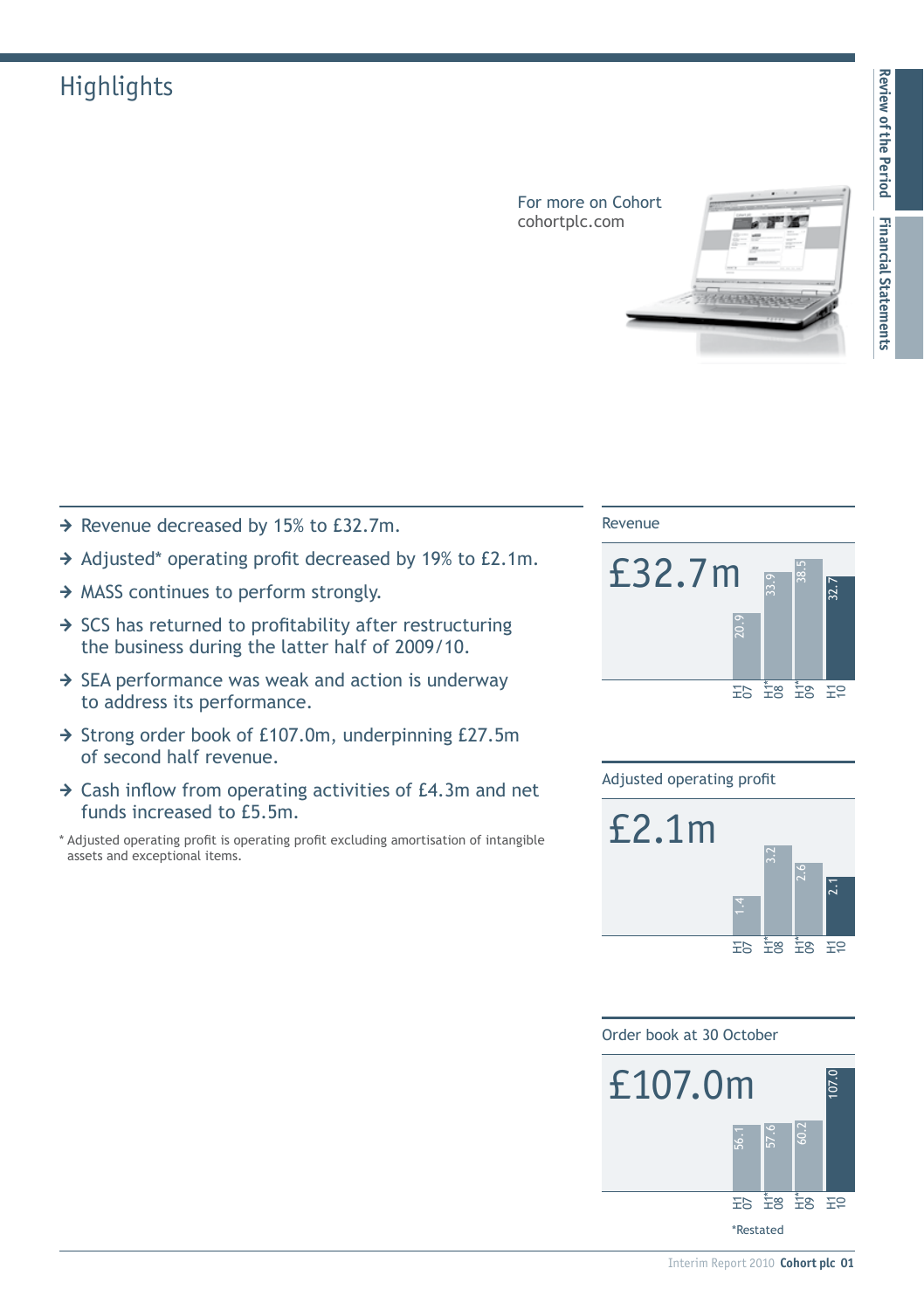# Chairman's Statement



**Summary of Chairman's Statement**

- $\rightarrow$  The Group achieved a strong first half cash performance with cash inflow from operating activities of £4.3m
- $\rightarrow$  MASS continues to trade strongly achieving a 7% increase in revenue and trading profit of £1.9m
- $\rightarrow$  SCS has returned to profitability in the first half of the year following its restructuring and the appointment of a new Managing Director.
- $\rightarrow$  SEA's performance has been poor and action is being taken to redress this.
- $\rightarrow$  The Board is recommending an increased interim dividend of 0.80p per share (2010: 0.65p).

## **Overview**

Cohort's overall profit has been in line with expectations for the first half, although performance at its subsidiaries has been mixed. Profit at SCS has shown a sharp improvement compared to the first half of 2009/10 and MASS has performed ahead of expectations. SEA's performance has been poor and action is being taken to redress this. At the Group level the first half saw a fall in revenue direct to the UK Ministry of Defence (MOD) with increases in space and export defence. There was a notable tightening in MOD expenditure with the Strategic Defence and Security Review (SDSR) underway until October, and follow-up contract reviews thereafter.

Following the difficulties experienced this time last year, and a period of restructuring in the second half of 2009/10, SCS has returned to profitability, having made an operating loss in the second half of 2009/10. MASS continues to perform strongly and underpinned its success with its selection as preferred bidder on the UK MOD's electronic warfare database replacement programme.

As reported in our trading update of 27 October 2010, SEA has had a slow order intake in the first half and some programme difficulties. Since that update, our view of the likely level of performance of SEA in the second half has deteriorated. Andy Thomis took over as acting Managing Director of SEA in late October and has commenced a thorough review of organisation and markets. A review of SEA's cost base had already begun in the first half of the year resulting in a net reduction of around 30 posts and an annualised cost saving of around £1.25m.

## **Key Financials**

In the six months ended 31 October 2010, Cohort achieved revenue of £32.7m (2009 restated: £38.5m), a decrease of 15%. The Group's revenue for the first half included £11.6m from MASS, an increase of 7%, £11.6m from SEA, a decrease of 15% and £9.5m from SCS, a decrease of 32% on the restated 2009 comparative.

The Group's operating profit before exceptional items and amortisation of intangible assets was £2.1m (2009 restated: £2.6m).

**"Cohort's overall profit has been in line with expectations for the first half, although performance at its subsidiaries has been mixed."**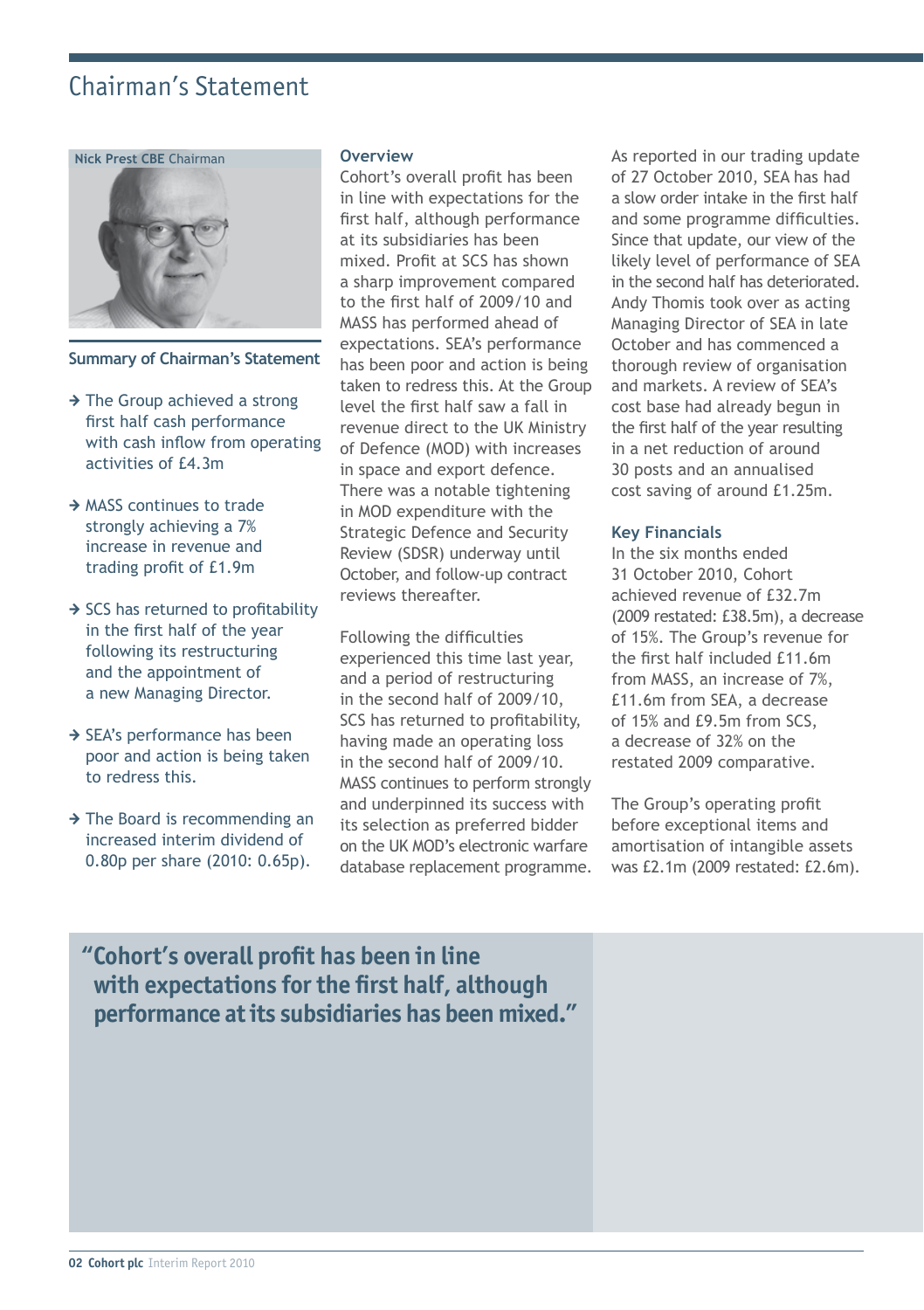This included contributions from MASS of £1.9m (2009: £1.9m), SCS £0.5m (2009 restated: £0.3m) and SEA £0.4m (2009: £1.1m). The SEA performance included £0.3m of income from marking forward exchange contracts to market at 31 October 2010.

The Group's operating profit was £0.8m (2009 restated: £2.5m) after recognising exceptional costs of £0.6m and amortisation of intangible assets of £0.7m.

The exceptional cost comprises restructuring costs at SEA of £0.5m and SCS of £0.1m.

Basic earnings per share for the six months ended 31 October 2010 were 1.04 pence (2009 restated: 4.33 pence).

The Group achieved a strong first half cash performance with cash inflow from operating activities of £4.3m (2009: outflow of £0.1m) pushing the Group's net funds to £5.5m (2009: £3.0m) at 31 October 2010, after investing £0.9m in Abacus EW and a further £0.4m in completing MASS's new operational site, which was occupied in August.

# **Strategic Defence and Security Review**

The results of the UK Government's SDSR were announced 19 October. A high proportion of Cohort's output goes to the UK MOD, either directly or indirectly, so this review was important to us. On the basis of the equipment announcements made 19 October the review was better for Cohort than might have been the case. In particular:

- $\rightarrow$  The intention to build seven Astute Class nuclear attack submarines is good news for SEA, which is the current supplier of the communications system for Boat 4.
- $\rightarrow$  The decision for the RAF to move to two primary combat aircraft (the Lightning 2 Joint Strike Fighter and Typhoon) both with advanced electronic warfare systems strengthens the need for Project Shepherd, the new electronic warfare data management system, which is important to MASS.

 $\rightarrow$  The increased importance placed on protection of information systems and counter-terrorism, plays to strong Cohort capabilities.

Cohort is not affected by the cancellations of the Nimrod MRA4 aircraft, nor by the early retirement of the Sentinel aircraft, HMS Ark Royal aircraft carrier and the Harrier combat aircraft. In addition, the stated intention to carry out a significant restructuring of the Army, and to reduce civilian and uniformed manpower, are likely to provide managed service and advisory opportunities for Cohort's operating companies.

That said, there will be negative effects of the SDSR which are as yet hard to quantify. Shortly after the announcement of 19 October the Defence Secretary made it clear that a large number of contracts below the level of the headline announcements were under review. We have had no indication that any of these will affect Cohort's activities but the review process may result in some delays to contract awards, as may the process of implementing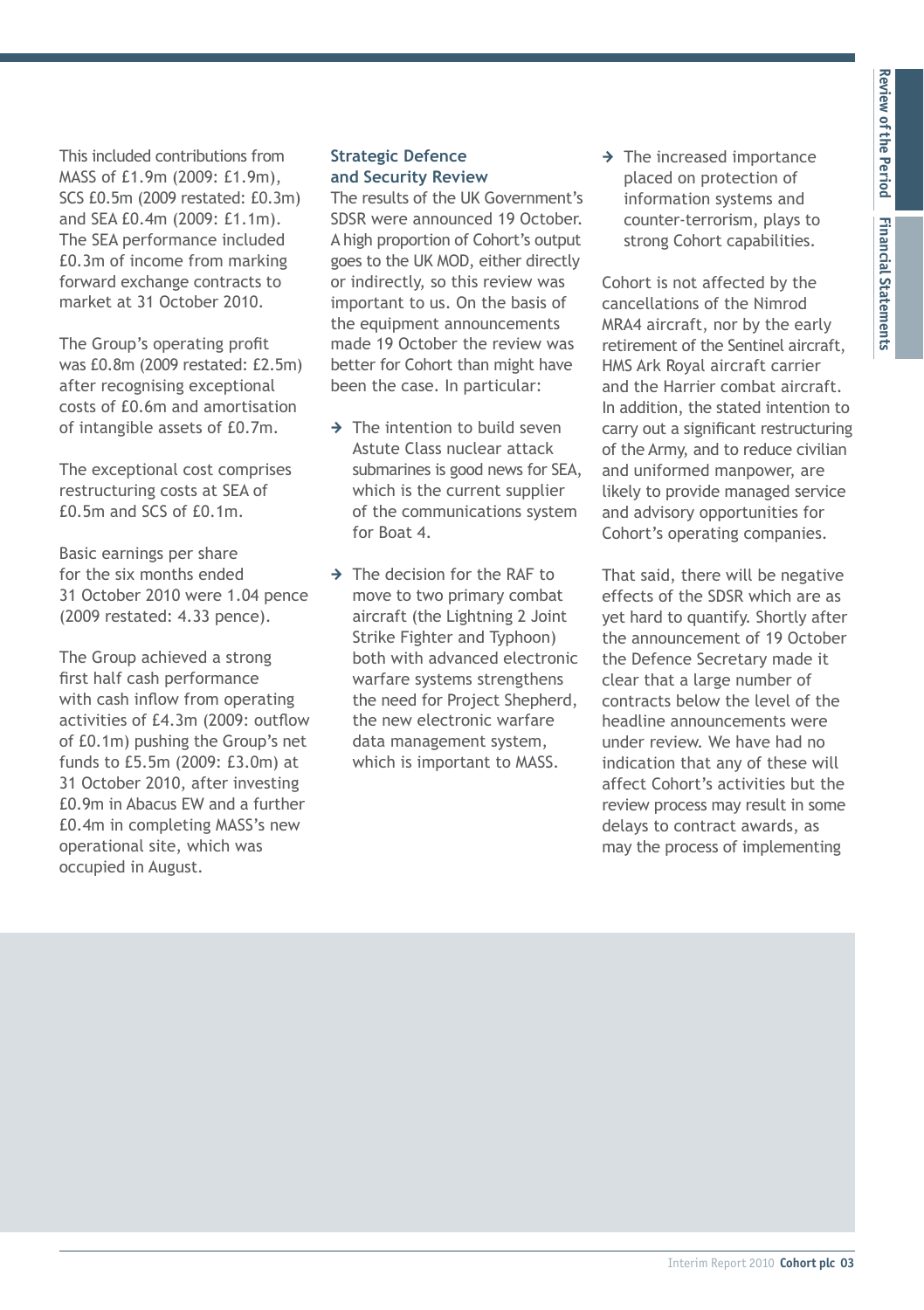# Chairman's Statement continued

# **Strategic Defence**

**and Security Review (continued)**

announced cuts in the MOD's civilian manpower. In the period up to the SDSR announcement we saw a significant tightening-up of procedures and budgets for the award of small in-year contracts, and this has had a notable effect on SCS in the first half. This was anticipated in our budget-setting process last year, and although the situation should become progressively easier now the main decisions have been taken, we do not expect to see a rapid acceleration in MOD demand for manpower substitution or technical support in the second half year.

Overall, although the SDSR has not impacted on our main programmes and creates opportunities as well as threats, it will result in a continuing caution and cost-consciousness inthe defence market, and contributes to a degree of uncertainty for the Cohort companies in the second half.

## **MASS**

MASS continues to trade strongly achieving a 7% increase in revenue and trading profit of £1.9m (2009: £1.9m), in line with

the comparative period last year and ahead of our expectations which had been based on performance more weighted towards the second half year.

The Excalibur team, which includes MASS, was selected as the preferred bidder for the UK MOD's Defence Electronic Warfare Centre Improvement Programme, now known as Shepherd. Negotiations on the contract award are underway and MASS is optimistic of a successful conclusion in the final quarter of Cohort's 2010/11 financial year or the first quarter of 2011/12.

The order book of MASS at 31 October 2010 was £74.7m, underpinning £9.0m of its second half revenue.

# **SCS**

SCS has returned to profitability in the first half of the year following its restructuring in the final quarter of 2010 and the appointment of a new Managing Director. The fall in revenue at SCS by 32% to £9.5m in the first half of 2010/11 reflects SCS withdrawing from low margin business (£1.0m of revenue), and a general slowdown in manpower substitution activity

and some elements of consultancy and training activities with the UK MOD. Nevertheless, as a result of its restructuring SCS delivered an increase in trading profit before exceptional items of 56% against the comparative period last year.

SCS completed a further minor restructuring exercise in October to focus itself on expected future growth areas. Since last year SCS has reduced its core staff headcount by a third with an annualised payroll saving of £2.5m. SCS secured orders of £5.8m in the first half and its closing order book of £7.3m underpins £6.1m of its second half revenue.

The contracting environment for SCS normally improves in the second half as a result of the MOD's spending cycle and we expect that to happen this year although the backwash from the SDSR creates some uncertainty about the extent of the increase.

# **SEA**

SEA has had a poor first half posting a trading profit of £0.1m before income from marking forward exchange contracts to market of £0.3m (2009: £32,000 of income). SEA has experienced a slowdown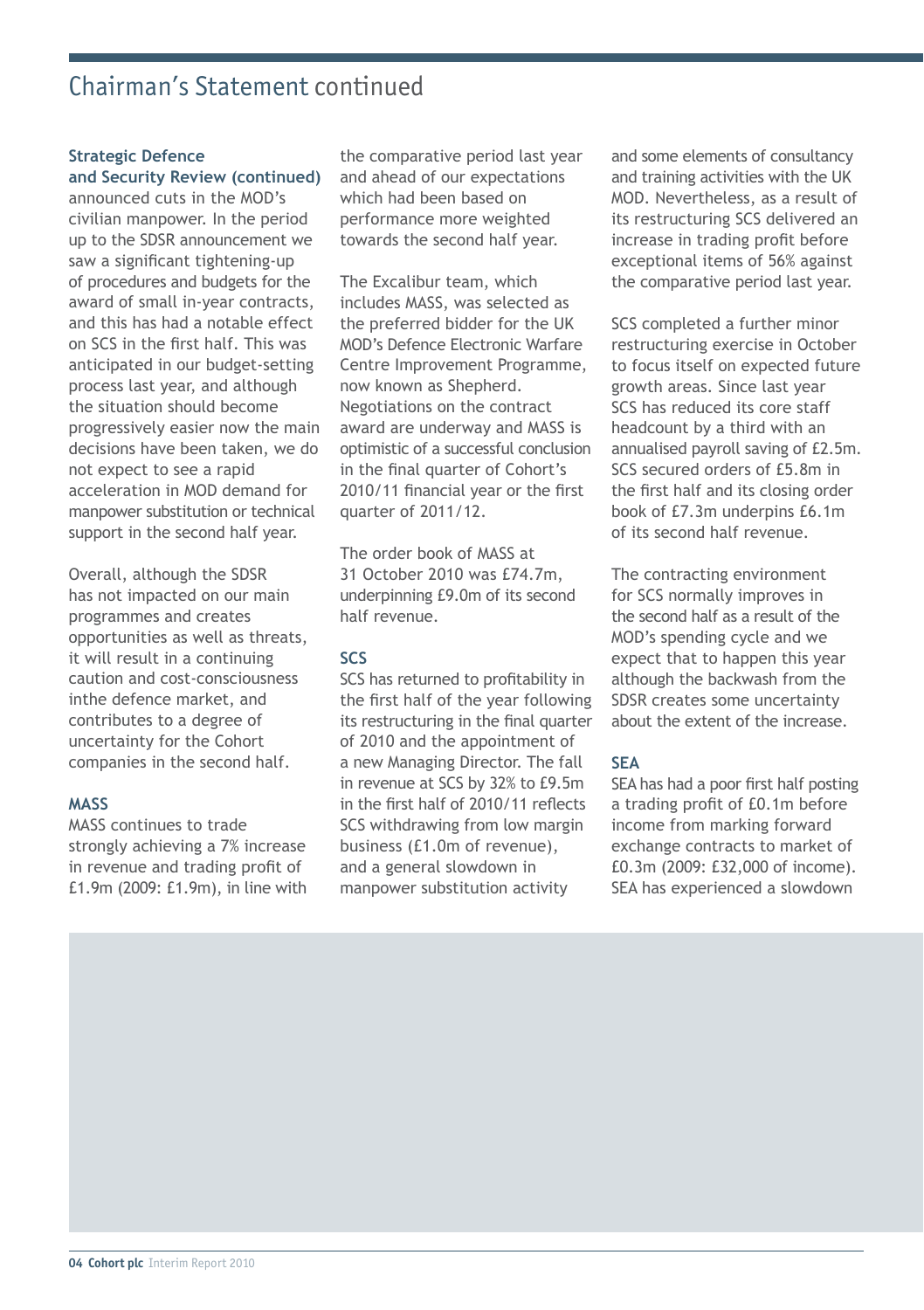in order intake, partly because of MOD constraints on Research and Technology spending, and certain of its fixed price contracts have suffered overruns. A restructuring process to address SEA's cost base had been launched before the extent of these problems became apparent, and was completed in the first half, reducing its annual cost by £1.25m.

The then Managing Director of SEA left the business in October. Andy Thomis, Cohort Chief Executive, has taken over the role on an interim basis and is undertaking a comprehensive review of SEA's organisation and markets. This exercise will be completed in early 2011 and the resulting decisions implemented by the end of the financial year.

## **Outlook**

The trading position at SEA will only return to a satisfactory level when resources have been aligned with the opportunities available, projects with inadequate margins completed and management processes at SEA tightened up. This will take some months and accordingly the Board now expects that the Group's trading profit before

exceptional costs for the full year will be below previous expectations, though will still show an improvement on the 2009/10 result.

The Board of Cohort remains of the view that the Group's operating companies have strong capabilities and market positions. By focusing on these and aligning resources accordingly we expect Group profitability to return to a more satisfactory level, notwithstanding the uncertainties in the defence trading environment. Progress has already been made at SCS. Taking this into account, as well as the healthy cash position of the Group, the Board is recommending an increased interim dividend of 0.80p per share (2010: 0.65p).

## **Nick Prest CBE** Chairman

"The Group's operating companies have strong capabilities and market positions."

**"Although the SDSR has not impacted on our main programmes and creates opportunities as well as threats, it will result in a continuing caution and cost-consciousness in the defence market."**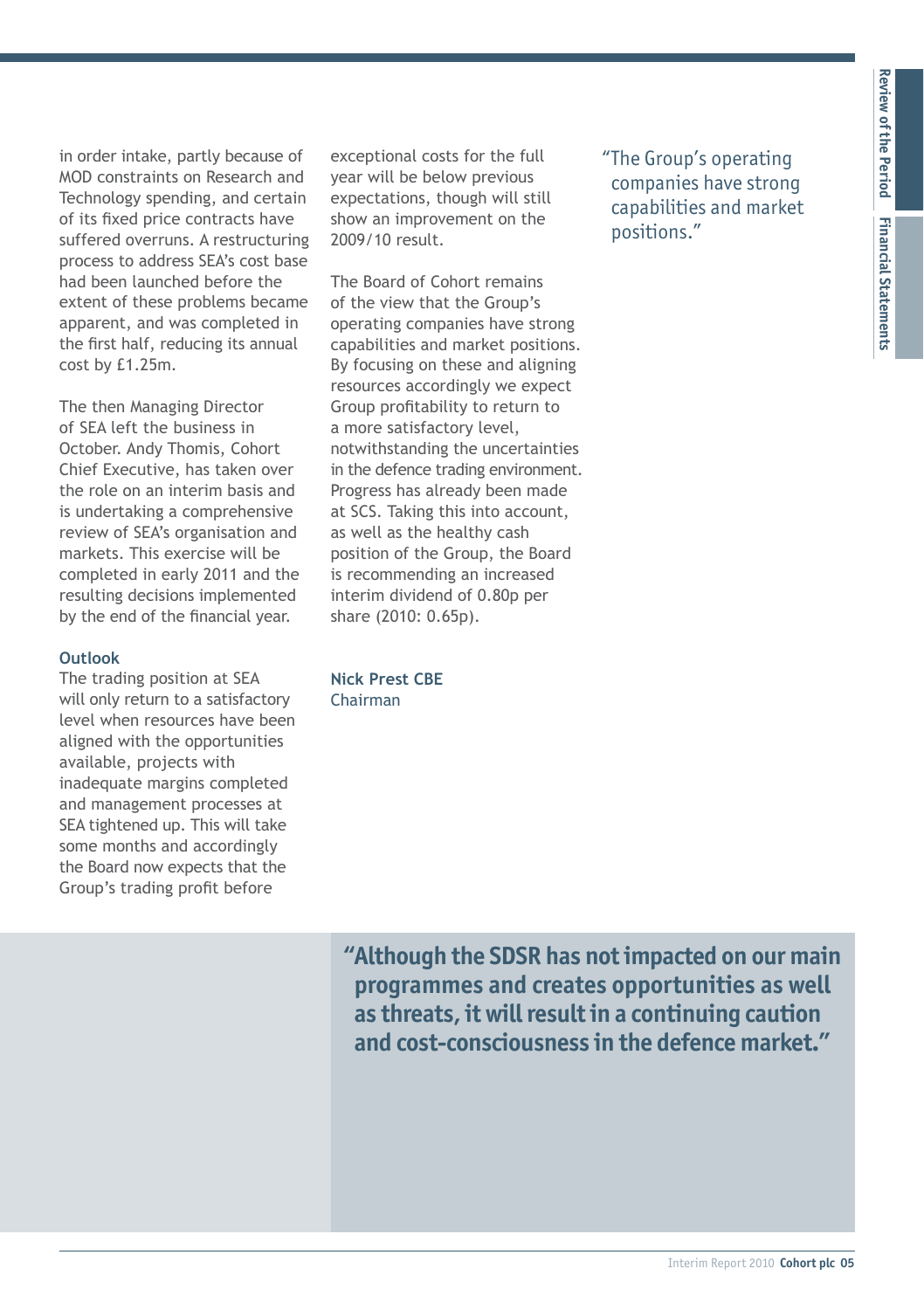# Consolidated Income Statement

For the six months ended 31 October 2010

|                                                                                | <b>Notes</b>   | Six months<br>ended<br>31 October<br>2010<br><b>Unaudited</b><br>£'000 | Six months<br>ended<br>31 October<br>2009<br>Unaudited<br>(restated)<br>£'000 | Year<br>ended<br>30 April<br>2010<br>Audited<br>£'000 |
|--------------------------------------------------------------------------------|----------------|------------------------------------------------------------------------|-------------------------------------------------------------------------------|-------------------------------------------------------|
| Revenue                                                                        | 2              | 32,720                                                                 | 38,500                                                                        | 78,129                                                |
| Cost of sales                                                                  |                | (22, 674)                                                              | (27, 252)                                                                     | (56, 666)                                             |
| Gross profit<br>Administrative expenses (including amortisation                |                | 10,046                                                                 | 11,248                                                                        | 21,463                                                |
| of intangible assets and exceptional items)                                    |                | (9, 238)                                                               | (8,756)                                                                       | (18, 573)                                             |
| Operating profit                                                               | $\overline{2}$ | 808                                                                    | 2,492                                                                         | 2,890                                                 |
| Comprising:                                                                    |                |                                                                        |                                                                               |                                                       |
| Adjusted operating profit                                                      | 2              | 2,073                                                                  | 2,589                                                                         | 4,109                                                 |
| Amortisation of intangible assets                                              |                | (673)                                                                  | (297)                                                                         | (595)                                                 |
| <b>Exceptional items</b>                                                       | 3              | (592)                                                                  | 200                                                                           | (624)                                                 |
|                                                                                |                | 808                                                                    | 2,492                                                                         | 2,890                                                 |
| Finance income                                                                 |                | 7                                                                      | 16                                                                            | 38                                                    |
| Finance costs                                                                  |                | (94)                                                                   | (88)                                                                          | (180)                                                 |
| Profit before tax                                                              |                | 721                                                                    | 2,420                                                                         | 2,748                                                 |
| Income tax expense                                                             | $\overline{4}$ | (296)                                                                  | (657)                                                                         | (457)                                                 |
| Profit for the period attributable to the equity<br>shareholders of the parent |                | 425                                                                    | 1,763                                                                         | 2,291                                                 |
| Earnings per share                                                             |                | Pence                                                                  | Pence                                                                         | Pence                                                 |
| <b>Basic</b>                                                                   | 5              | 1.04                                                                   | 4.33                                                                          | 5.63                                                  |
| Diluted                                                                        | 5              | 1.04                                                                   | 4.31                                                                          | 5.62                                                  |

All profit for the period is derived from continuing operations.

The consolidated income statement for the six months ended 31 October 2009 has been restated for the income overstatement described in note 8.

# Consolidated Statement of Comprehensive Income

For the six months ended 31 October 2010

|                                                                                                                                                         | Six months<br>ended<br>31 October<br>2010<br><b>Unaudited</b><br>£'000 | Six months<br>ended<br>31 October<br>2009<br>Unaudited<br>(restated)<br>£'000 | Year<br>ended<br>30 April<br>2010<br>Audited<br>£'000 |
|---------------------------------------------------------------------------------------------------------------------------------------------------------|------------------------------------------------------------------------|-------------------------------------------------------------------------------|-------------------------------------------------------|
| Profit for the period attributable to equity shareholders of the parent                                                                                 | 425                                                                    | 1.763                                                                         | 2.291                                                 |
| Cash flow hedges - income taken to equity (net of tax charge of £3,000;<br>six months ended 31 October 2009: ENil; 30 April 2010 tax charge of £23,000) | 6                                                                      |                                                                               | 60                                                    |
| Total comprehensive income for the period attributable<br>to the equity shareholders of the parent                                                      | 431                                                                    | 1.763                                                                         | 2.351                                                 |

The statement of comprehensive income for the six months ended 31 October 2009 has been restated for the income overstatement described in note 8.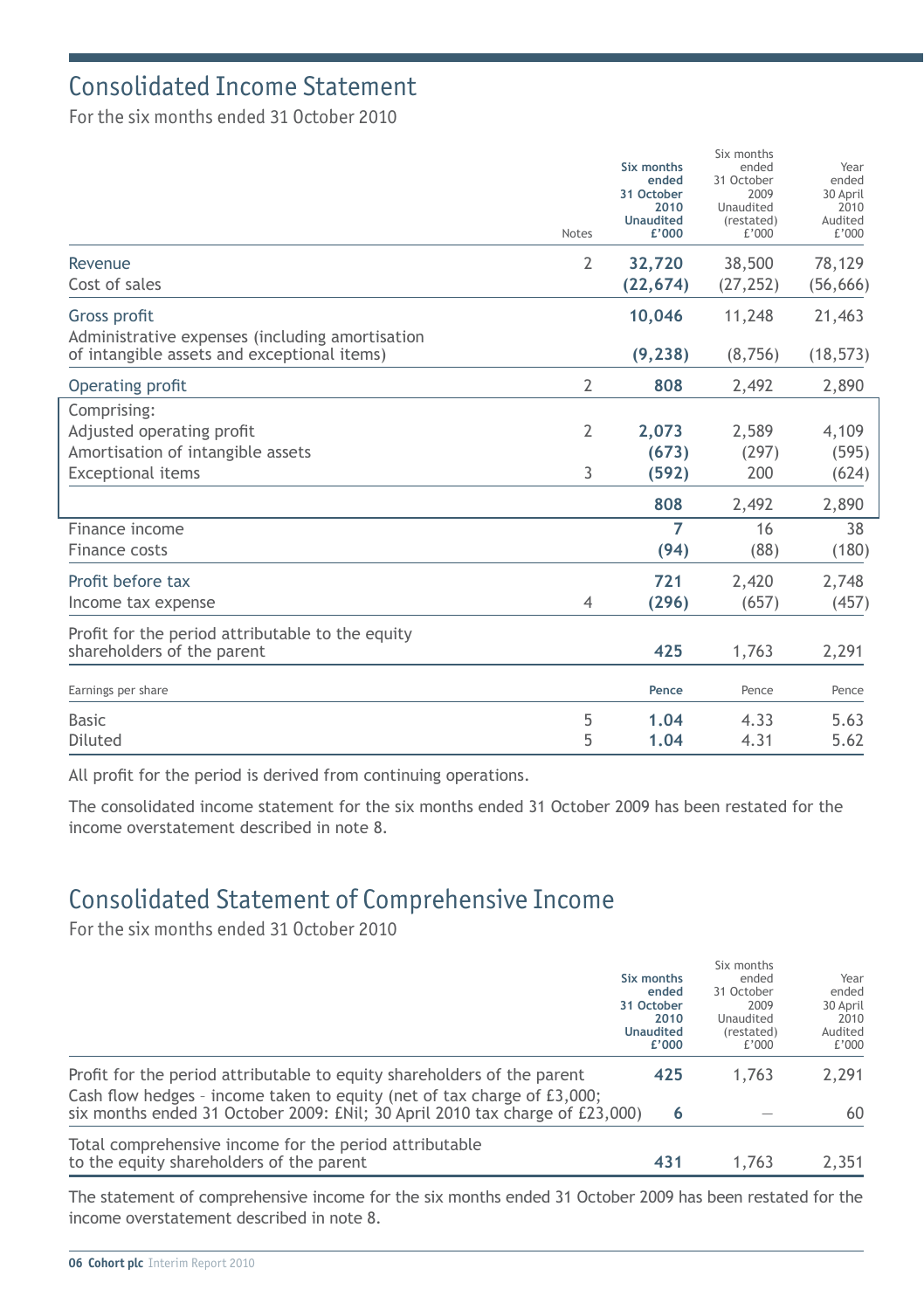# Review of the Period **Review of the Period Financial Statements Financial Statements**

31 October

# Consolidated Statement of Financial Position

As at 31 October 2010

|                                                                    | 31 October<br>2010<br><b>Unaudited</b><br>£'000 | 2009<br>Unaudited<br>(restated)<br>£'000 | 30 April<br>2010<br>Audited<br>£'000 |
|--------------------------------------------------------------------|-------------------------------------------------|------------------------------------------|--------------------------------------|
| Assets                                                             |                                                 |                                          |                                      |
| Non-current assets                                                 |                                                 |                                          |                                      |
| Goodwill                                                           | 31,946                                          | 31,043                                   | 31,043                               |
| Other intangible assets                                            | 2,739                                           | 930                                      | 632                                  |
| Property, plant and equipment                                      | 8,098                                           | 4,731                                    | 7,930                                |
| Deferred tax asset                                                 | 998                                             | 266                                      | 1,015                                |
|                                                                    | 43,781                                          | 36,970                                   | 40,620                               |
| <b>Current assets</b>                                              |                                                 |                                          |                                      |
| Inventories                                                        | 558                                             | 417                                      | 440                                  |
| Trade and other receivables                                        | 16,660                                          | 19,654                                   | 22,837                               |
| Derivative financial instruments                                   | 253                                             | 210                                      | 15                                   |
| Cash and cash equivalents                                          | 9,004                                           | 6,749                                    | 6,656                                |
|                                                                    | 26,475                                          | 27,030                                   | 29,948                               |
| <b>Total assets</b>                                                | 70,256                                          | 64,000                                   | 70,568                               |
| Liabilities                                                        |                                                 |                                          |                                      |
| <b>Current liabilities</b>                                         |                                                 |                                          |                                      |
| Trade and other payables                                           | (11, 261)                                       | (11,086)                                 | (15, 117)                            |
| Current tax liabilities                                            | (2, 468)                                        | (1,025)                                  | (1,804)                              |
| Derivative financial instruments                                   |                                                 | (68)                                     | (53)                                 |
| <b>Bank borrowings</b>                                             | (3, 176)                                        | (3, 180)                                 | (3, 171)                             |
| Provisions                                                         | (3,606)                                         | (1, 354)                                 | (2, 411)                             |
|                                                                    | (20, 511)                                       | (16, 713)                                | (22, 556)                            |
| Non-current liabilities                                            |                                                 |                                          |                                      |
| <b>Bank borrowings</b>                                             | (354)                                           | (529)                                    | (444)                                |
| Deferred tax liability                                             | (1, 851)                                        | (920)                                    | (1,053)                              |
| Provisions                                                         | (1, 200)                                        |                                          | (155)                                |
|                                                                    | (3, 405)                                        | (1,449)                                  | (1,652)                              |
| <b>Total liabilities</b>                                           | (23, 916)                                       | (18, 162)                                | (24, 208)                            |
| Net assets                                                         | 46,340                                          | 45,838                                   | 46,360                               |
| Equity                                                             |                                                 |                                          |                                      |
| Share capital                                                      | 4,079                                           | 4,076                                    | 4,079                                |
| Share premium account                                              | 29,519                                          | 29,491                                   | 29,519                               |
| Hedge reserve                                                      | 17                                              | (49)                                     | 11                                   |
| Share option reserve                                               | 499                                             | 356                                      | 379                                  |
| Retained earnings                                                  | 12,226                                          | 11,964                                   | 12,372                               |
| Total equity attributable to the equity shareholders of the parent | 46,340                                          | 45,838                                   | 46,360                               |

The consolidated statement of financial position as at 31 October 2009 has been restated for the income overstatement described in note 8.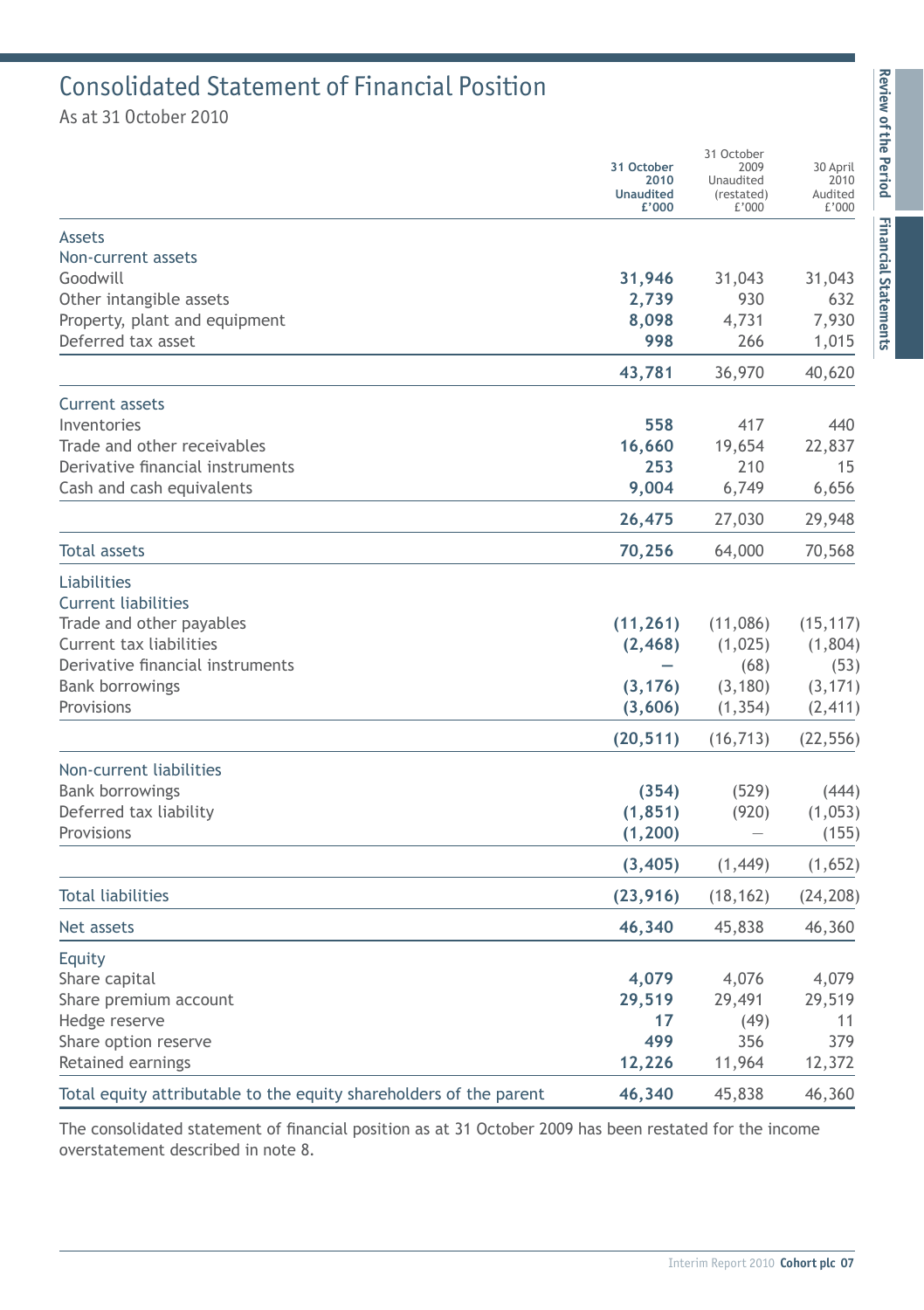# Consolidated Statement of Changes in Equity

For the six months ended 31 October 2010

|                                                                                                                      | Note | Share<br>capital<br>E'000 | Share<br>premium<br>account<br>£'000 | Hedge<br>reserve<br>£'000      | Share<br>option<br>reserve<br>£'000 | Retained<br>earnings<br>£'000 | Total<br>equity<br>f'000 |
|----------------------------------------------------------------------------------------------------------------------|------|---------------------------|--------------------------------------|--------------------------------|-------------------------------------|-------------------------------|--------------------------|
| At 1 May 2010<br>Total comprehensive income<br>for the period attributable to<br>the equity shareholders of          |      | 4,079                     | 29,519                               | 11                             | 379                                 | 12,372                        | 46,360                   |
| the parent<br>Equity dividends paid                                                                                  |      |                           |                                      | 6<br>$\overline{\phantom{0}}$  |                                     | 425<br>(571)                  | 431<br>(571)             |
| Total recognised income<br>and expense<br>Share-based payments                                                       |      |                           |                                      | 6                              | 120                                 | (146)                         | (140)<br>120             |
| At 31 October 2010                                                                                                   |      | 4,079                     | 29,519                               | 17                             | 499                                 | 12,226                        | 46,340                   |
| At 1 May 2009 (restated)<br>Total comprehensive income<br>for the period as restated,<br>attributable to the equity  |      | 4,059                     | 29,297                               | (49)                           | 266                                 | 10,689                        | 44,262                   |
| shareholders of the parent<br>Equity dividends paid                                                                  | 8    |                           |                                      |                                |                                     | 1,763<br>(488)                | 1,763<br>(488)           |
| Total recognised income<br>and expense<br>Exercise of share options<br>Share-based payments                          |      | 17                        | 194                                  |                                | 90                                  | 1,275                         | 1,275<br>211<br>90       |
| At 31 October 2009 (restated)                                                                                        |      | 4,076                     | 29,491                               | (49)                           | 356                                 | 11,964                        | 45,838                   |
| At 1 May 2009 (restated)<br>Total comprehensive income<br>for the year attributable to<br>the equity shareholders of |      | 4,059                     | 29,297                               | (49)                           | 266                                 | 10,689                        | 44,262                   |
| the parent<br>Equity dividends paid                                                                                  |      |                           |                                      | 60<br>$\overline{\phantom{0}}$ |                                     | 2,291<br>(754)                | 2,351<br>(754)           |
| Total recognised income<br>and expense                                                                               |      |                           |                                      | 60                             |                                     | 1,537                         | 1,597                    |
| Exercise of share options<br>Share-based payments                                                                    |      | 20                        | 222                                  |                                | 259                                 |                               | 242<br>259               |
| Transfer of share option<br>reserve on vesting of options                                                            |      |                           |                                      |                                | (146)                               | 146                           |                          |
| At 30 April 2010                                                                                                     |      | 4,079                     | 29,519                               | 11                             | 379                                 | 12,372                        | 46,360                   |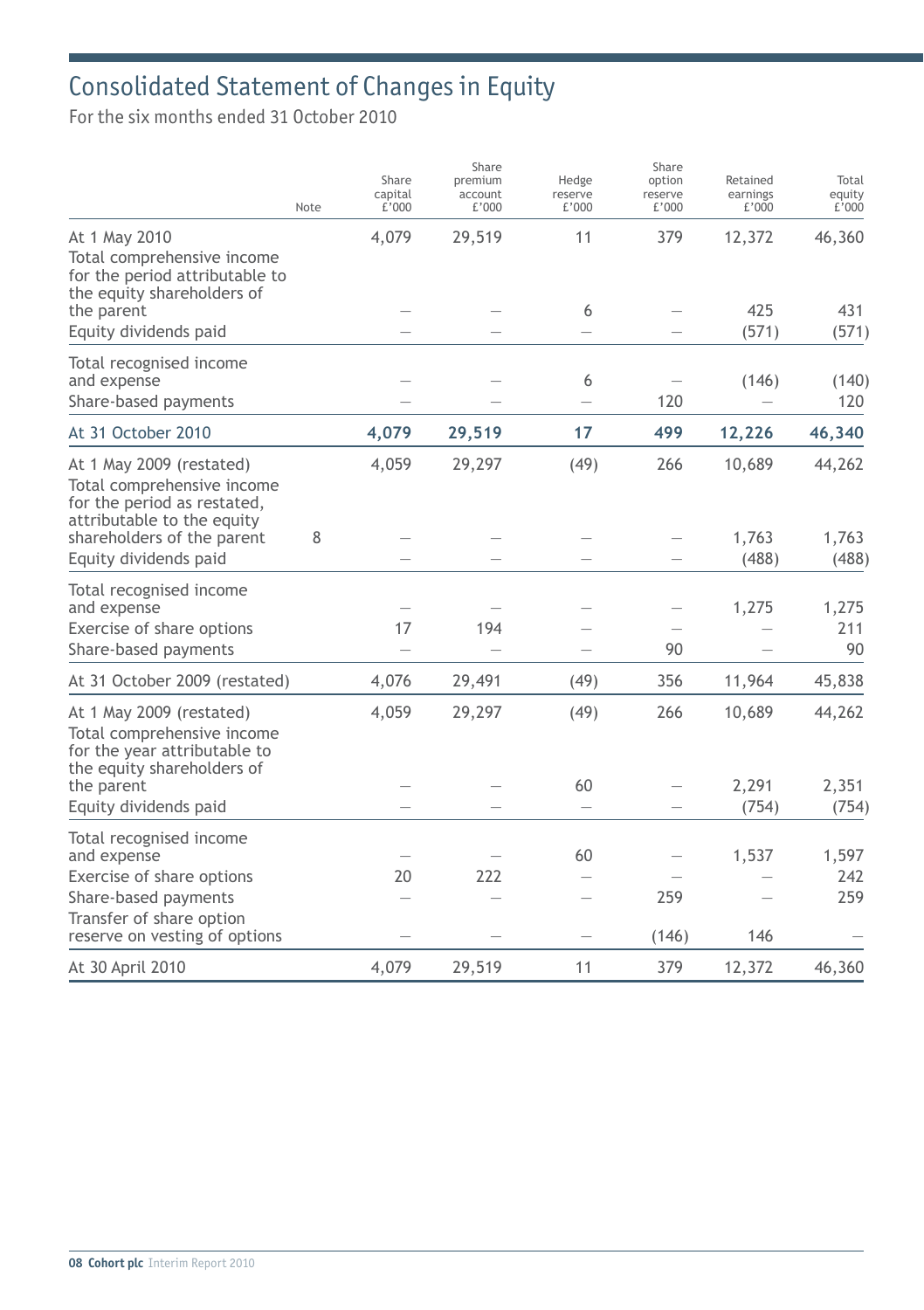# Review of the Period **Review of the Period Financial Statements Financial Statements**

# Consolidated Cash Flow Statement

For the six months ended 31 October 2010

|                                                                                                                                                                                                                        | <b>Notes</b> | Six months<br>ended<br>31 October<br>2010<br><b>Unaudited</b><br>£'000 | Six months<br>ended<br>31 October<br>2009<br>Unaudited<br>(restated)<br>£'000 | Year<br>ended<br>30 April<br>2010<br>Audited<br>£'000 |
|------------------------------------------------------------------------------------------------------------------------------------------------------------------------------------------------------------------------|--------------|------------------------------------------------------------------------|-------------------------------------------------------------------------------|-------------------------------------------------------|
| Net cash generated from/(used in) operating activities                                                                                                                                                                 | 7            | 4,265                                                                  | (81)                                                                          | 3,961                                                 |
| Cash flow from investing activities<br>Interest received<br>Proceeds on disposals of property, plant and machinery<br>Proceeds on disposal of interest in joint ventures<br>Purchases of property, plant and equipment |              | 7<br>(491)                                                             | 16<br>27<br>140<br>(296)                                                      | 38<br>35<br>(3,795)                                   |
| Acquisition of subsidiaries, net of cash acquired                                                                                                                                                                      | 9            | (918)                                                                  | (280)                                                                         | (280)                                                 |
| Net cash used in investing activities                                                                                                                                                                                  |              | (1, 402)                                                               | (393)                                                                         | (4,002)                                               |
| Cash flow from financing activities<br>Dividends paid<br>Repayment of borrowings<br>Proceeds on issue of shares                                                                                                        |              | (571)<br>(85)                                                          | (488)<br>(105)<br>211                                                         | (754)<br>(199)<br>242                                 |
| Net cash used in financing activities                                                                                                                                                                                  |              | (656)                                                                  | (382)                                                                         | (711)                                                 |
| Net increase/(decrease) in cash and cash equivalents                                                                                                                                                                   |              | 2,207                                                                  | (856)                                                                         | (752)                                                 |
| Cash and bank brought forward<br>Cash flow<br>Exchange                                                                                                                                                                 |              | 6,656<br>2,207<br>141                                                  | 1,311<br>3,344<br>94                                                          | 1,311<br>5,448<br>(103)                               |
| Cash and bank carried forward                                                                                                                                                                                          |              | 9,004                                                                  | 4,749                                                                         | 6,656                                                 |
| Short-term deposits brought forward<br>Cash flow                                                                                                                                                                       |              |                                                                        | 6,200<br>(4,200)                                                              | 6,200<br>(6, 200)                                     |
| Short-term deposits carried forward                                                                                                                                                                                    |              |                                                                        | 2,000                                                                         |                                                       |
| Cash and cash equivalent brought forward<br>Cash flow<br>Exchange                                                                                                                                                      |              | 6,656<br>2,207<br>141                                                  | 7,511<br>(856)<br>94                                                          | 7,511<br>(752)<br>(103)                               |
| Cash and cash equivalents carried forward<br>Total debt                                                                                                                                                                |              | 9,004<br>(3, 530)                                                      | 6,749<br>(3,709)                                                              | 6,656<br>(3,615)                                      |
| Net funds                                                                                                                                                                                                              |              | 5,474                                                                  | 3,040                                                                         | 3,041                                                 |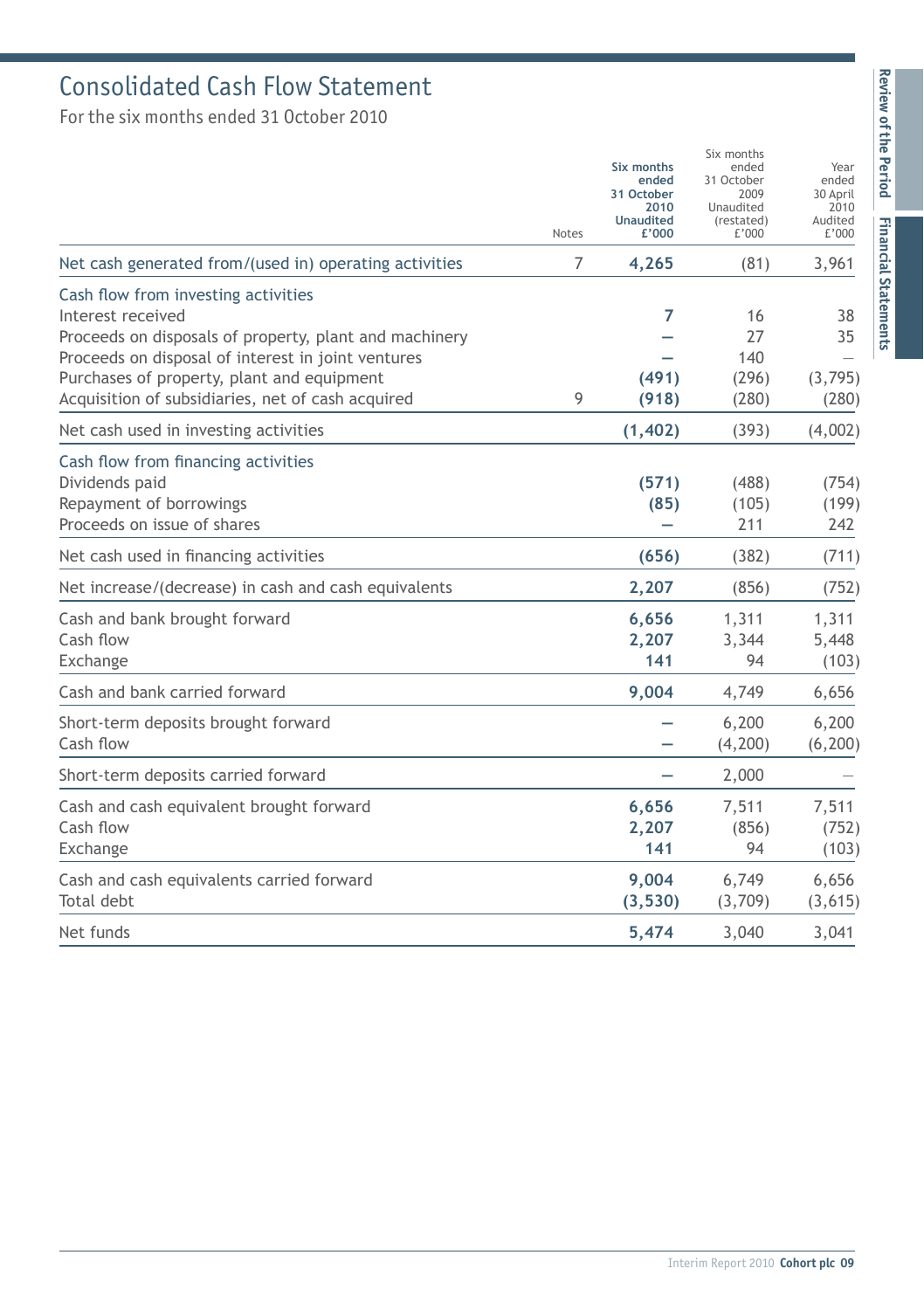# Notes to the Interim Report

For the six months ended 31 October 2010

# **1. Basis of preparation**

The financial information contained within this Interim Report has been prepared applying the recognition and measurement requirements of International Financial Reporting Standards (IFRS) as adopted by the EU and expected to apply at 30 April 2011. As permitted, this Interim Report has been prepared in accordance with AIM Rules for Companies and is not required to comply with IAS 34 'Interim Financial Reporting' to maintain compliance with IFRS. This Interim Report is presented in sterling and all values are rounded to the nearest thousand pounds (£'000) except where otherwise indicated.

For management and reporting purposes, the Group currently operates through its three subsidiaries MASS, SCS and SEA. These subsidiaries are the basis on which the Company, Cohort plc, reports its primary segment information.

In accordance with Section 434 of the Companies Act 2006, the unaudited results do not constitute statutory financial statements of the Company. The six months results for both years are unaudited.

# a. Statutory accounts

The financial information set out above does not constitute to the Group's statutory accounts for the year ended 30 April 2010. KPMG Audit plc has reported on these accounts; their report was (i) unqualified; (ii) did not include a reference to any matters to which the auditors drew attention by way of emphasis without qualifying their report; and (iii) did not contain a statement under Section 498(2) or (3) of the Companies Act 2006.

# b. Statement of compliance

The accounting policies applied by the Group in its consolidated financial statements for the year end 30 April 2010 are in accordance with International Financial Reporting Standards as adopted by the European Union (Adopted IFRSs). The accounting policies have been applied consistently to all periods presented in the consolidated financial statements.

The Interim Report was approved by the Board and authorised for issue on 14 December 2010.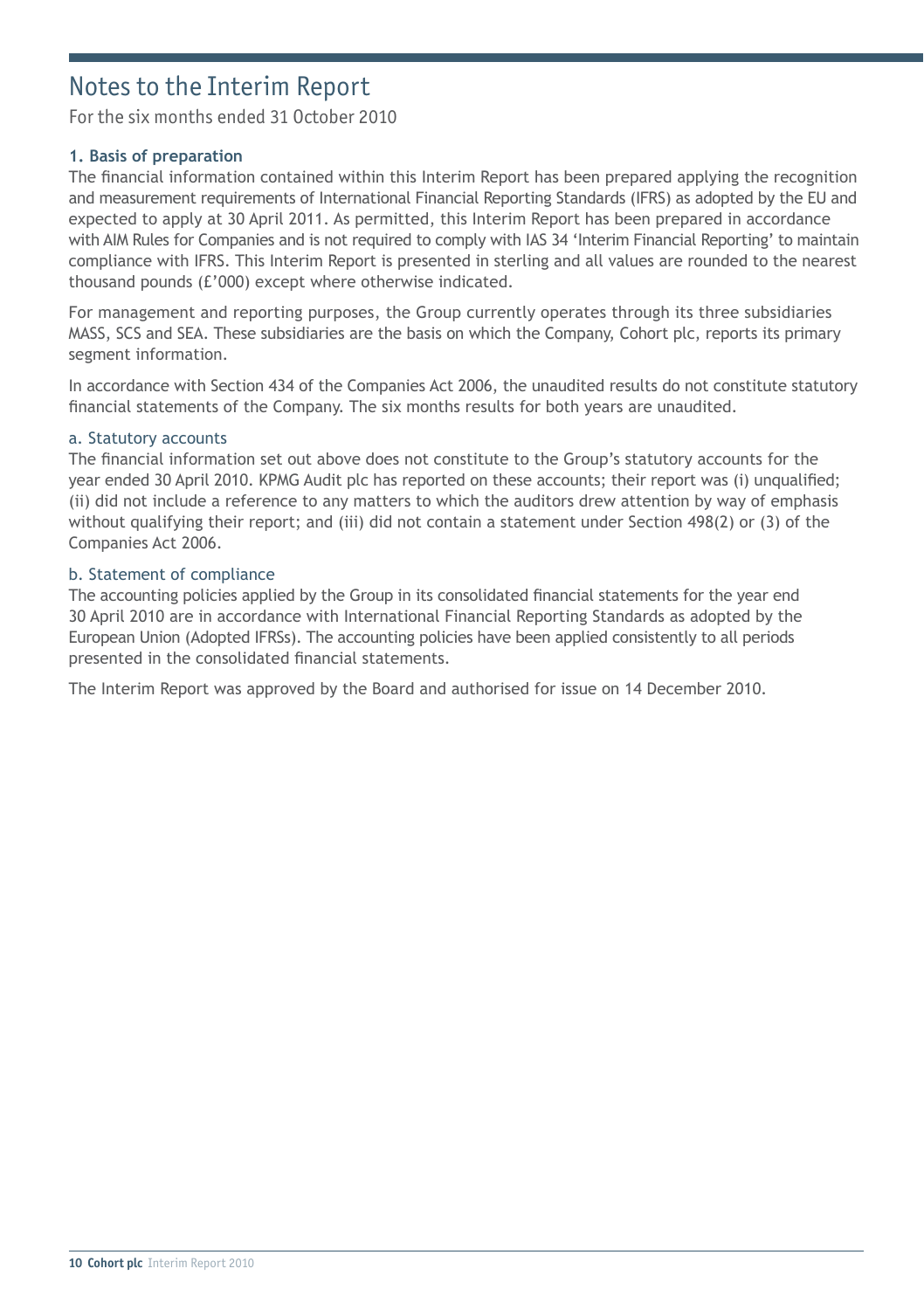# **2. Segmental analysis of revenue and adjusted operating profit**

|                                   | Six months<br>ended<br>31 October<br>2010<br><b>Unaudited</b><br>£'000 | Six months<br>ended<br>31 October<br>2009<br>Unaudited<br>(restated)<br>£'000 | Year<br>ended<br>30 April<br>2010<br>Audited<br>£'000 |
|-----------------------------------|------------------------------------------------------------------------|-------------------------------------------------------------------------------|-------------------------------------------------------|
| Revenue                           |                                                                        |                                                                               |                                                       |
| <b>MASS</b>                       | 11,635                                                                 | 10,905                                                                        | 21,484                                                |
| SCS (restated - see note 8)       | 9,541                                                                  | 14,038                                                                        | 26,426                                                |
| <b>SEA</b>                        | 11,554                                                                 | 13,557                                                                        | 30,247                                                |
| Inter-segment revenue             | (10)                                                                   |                                                                               | (28)                                                  |
|                                   | 32,720                                                                 | 38,500                                                                        | 78,129                                                |
| Operating profit                  |                                                                        |                                                                               |                                                       |
| <b>MASS</b>                       | 1,900                                                                  | 1,884                                                                         | 3,549                                                 |
| SCS (restated - see note 8)       | 507                                                                    | 315                                                                           | 90                                                    |
| <b>SEA</b>                        | 368                                                                    | 1,074                                                                         | 1,560                                                 |
| Central costs                     | (702)                                                                  | (684)                                                                         | (1,090)                                               |
| Adjusted operating profit         | 2,073                                                                  | 2,589                                                                         | 4,109                                                 |
| Amortisation of intangible assets | (673)                                                                  | (297)                                                                         | (595)                                                 |
| Exceptional items                 | (592)                                                                  | 200                                                                           | (624)                                                 |
| Operating profit                  | 808                                                                    | 2,492                                                                         | 2,890                                                 |

All revenue and adjusted operating profit is in respect of continuing operations.

The operating profit as reported under IFRS is reconciled to the adjusted operating profit as reported above by the exclusion of exceptional items and amortisation of intangible assets.

The adjusted operating profit is presented in addition to the operating profit to provide the trading performance of the Group, as derived from its constituent elements on a comparable basis from period to period.

The SEA adjusted operating profit of £368,000 (six months ended 31 October 2009: £1,074,000; year ended 30 April 2010: £1,560,000) is after recognising income in respect of marking forward exchange contracts to market of £282,000 (31 October 2009: income of £32,000; 30 April 2010: loss of £231,000).

The results for the six months ended 31 October 2009 as previously reported 9 December 2009 have been restated following the conclusion of the restatement to the SCS reported figures as reported in the year ended 30 April 2010 financial report and accounts. The impact of the restatement is explained in note 8 to this report but in summary has increased the revenue and adjusted operating profit of SCS by £1,217,000 from £12,821,000 of revenue, and a loss of £902,000 to £14,038,000 of revenue and a profit of £315,000.

The chief operating decision-maker has been identified as the Board that makes strategic decisions.

The principal activities of the subsidiaries are described on the inside cover 'About Us'.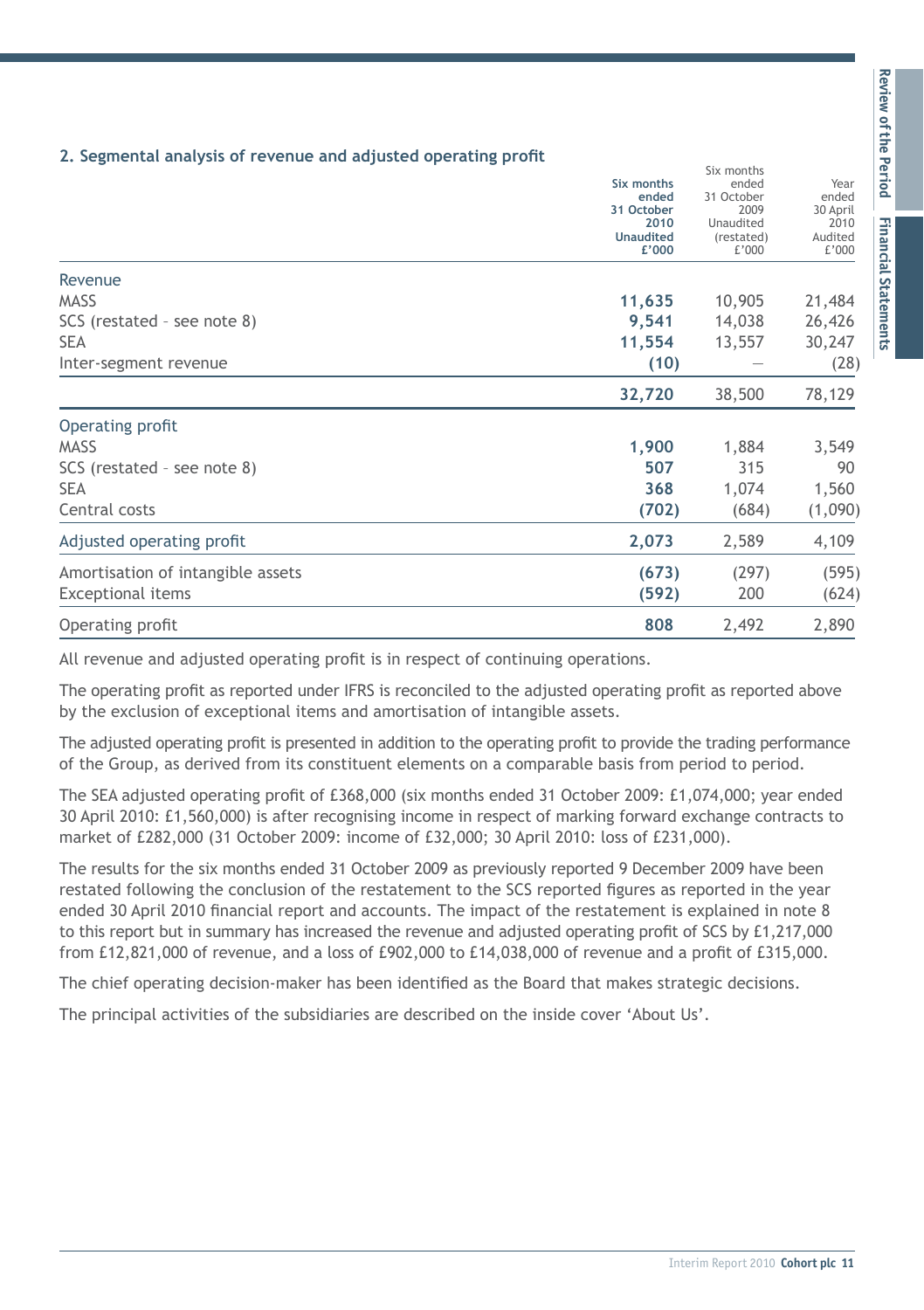# Notes to the Interim Report continued

For the six months ended 31 October 2010

# **2. Segmental analysis of revenue and adjusted operating profit (continued)**

Revenue analysis by sector and type of work

|                                                                            | Six months ended<br>31 October 2010<br><b>Unaudited</b> |                | Six months ended<br>31 October 2009<br>Unaudited<br>(restated) |     | Year ended<br>30 April 2010<br>Audited |      |
|----------------------------------------------------------------------------|---------------------------------------------------------|----------------|----------------------------------------------------------------|-----|----------------------------------------|------|
|                                                                            | £m                                                      | %              | £m                                                             | %   | £m                                     | $\%$ |
| By sector                                                                  |                                                         |                |                                                                |     |                                        |      |
| Direct to UK MoD                                                           | 14.2                                                    |                | 20.7                                                           |     | 40.3                                   |      |
| Indirect to UK MoD, where the Group<br>acts as a sub-contractor or partner | 7.0                                                     |                | 6.8                                                            |     | 16.8                                   |      |
|                                                                            |                                                         |                |                                                                |     |                                        |      |
| Total to the UK MoD                                                        | 21.2                                                    | 65             | 27.5                                                           | 71  | 57.1                                   | 73   |
| Export defence customers                                                   | 4.2                                                     |                | 4.1                                                            |     | 7.5                                    |      |
| Defence revenue                                                            | 25.4                                                    | 78             | 31.6                                                           | 82  | 64.6                                   | 83   |
| Transport                                                                  | 1.2                                                     |                | 1.9                                                            |     | 3.4                                    |      |
| Space                                                                      | 4.7                                                     |                | 3.6                                                            |     | 8.2                                    |      |
| Other commercial                                                           | 1, 4                                                    |                | 1.4                                                            |     | 1.9                                    |      |
| Non-defence revenue                                                        | 7.3                                                     | 22             | 6.9                                                            | 18  | 13.5                                   | 17   |
| Total revenue                                                              | 32.7                                                    | 100            | 38.5                                                           | 100 | 78.1                                   | 100  |
| By type of work                                                            |                                                         |                |                                                                |     |                                        |      |
| Technology solutions                                                       | 16.6                                                    | 51             | 16.0                                                           | 41  | 34.5                                   | 44   |
| Advisory services                                                          | 7.0                                                     | 21             | 8.8                                                            | 23  | 17.0                                   | 22   |
| Managed services                                                           | 4.5                                                     | 14             | 4.4                                                            | 11  | 9.8                                    | 13   |
| Manpower provision                                                         | 3.9                                                     | 12             | 6.5                                                            | 17  | 11.6                                   | 15   |
| Product                                                                    | 0.7                                                     | $\overline{2}$ | 2.8                                                            | 8   | 5.2                                    | 6    |
| Total revenue                                                              | 32.7                                                    | 100            | 38.5                                                           | 100 | 78.1                                   | 100  |

# **3. Exceptional items**

|                                           | Six months<br>ended<br>31 October<br>2010<br><b>Unaudited</b><br>£'000 | Six months<br>ended<br>31 October<br>2009<br>Unaudited<br>£'000 | Year<br>ended<br>30 April<br>2010<br>Audited<br>£'000 |
|-------------------------------------------|------------------------------------------------------------------------|-----------------------------------------------------------------|-------------------------------------------------------|
| Restructuring at SCS                      | 59                                                                     |                                                                 | 310                                                   |
| Restructuring at SEA                      | 530                                                                    |                                                                 | 291                                                   |
| Relocation of MASS's operations           |                                                                        |                                                                 | 148                                                   |
| Costs of acquisition of Abacus EW         | 13                                                                     |                                                                 | 75                                                    |
| Profit on disposal of the business of AGS | (10)                                                                   | (200)                                                           | (200)                                                 |
|                                           | 592                                                                    | (200)                                                           | 624                                                   |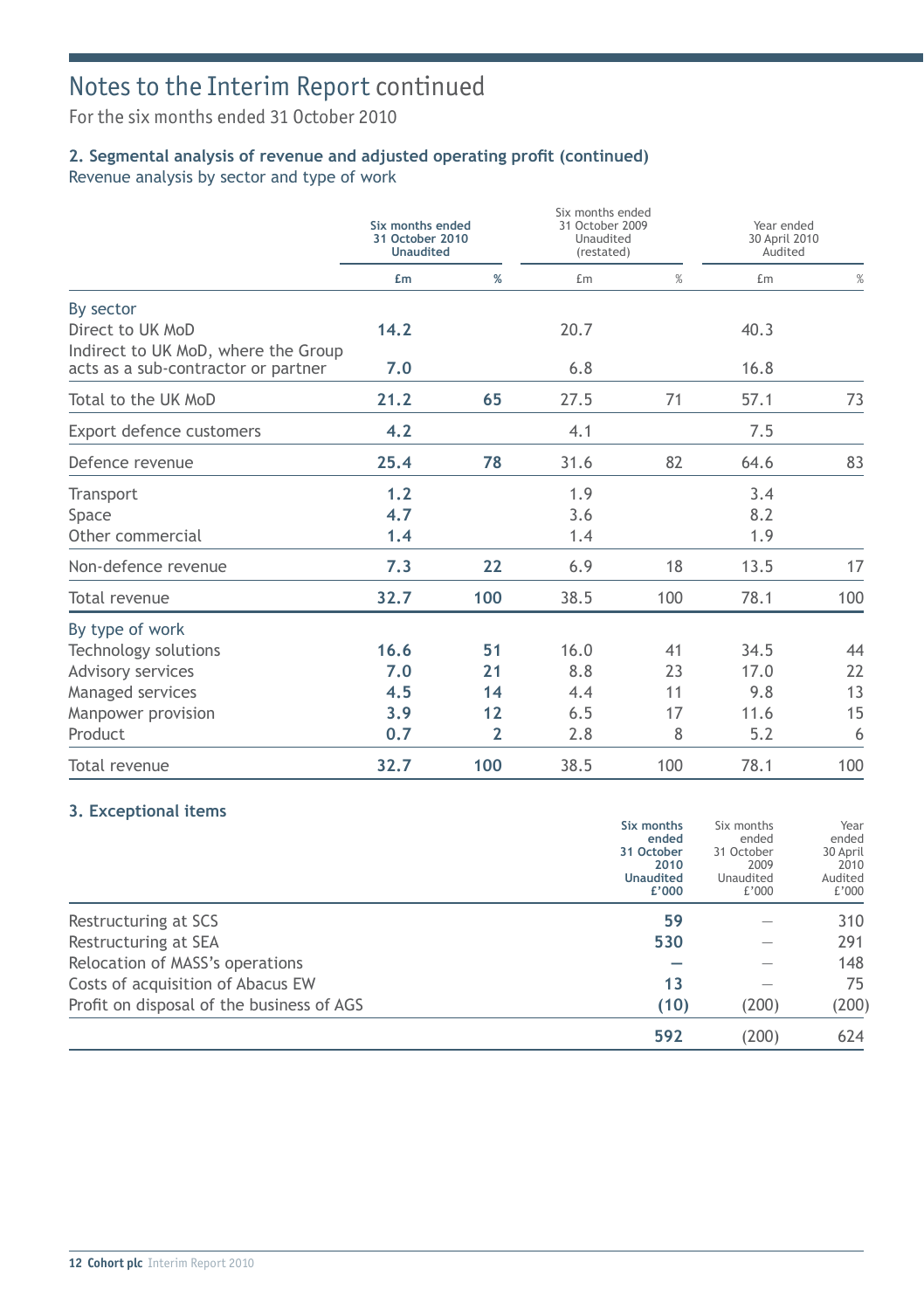# **4. Income tax expense**

|                                          | 296                                                                    | 657                                                                           | 457                                                   |
|------------------------------------------|------------------------------------------------------------------------|-------------------------------------------------------------------------------|-------------------------------------------------------|
| Deferred taxation                        | 28                                                                     |                                                                               | (639)                                                 |
|                                          | 268                                                                    | 657                                                                           | 1,096                                                 |
| Current tax: in respect of prior periods |                                                                        |                                                                               | 135                                                   |
| Current tax: in respect of this year     | 268                                                                    | 657                                                                           | 961                                                   |
|                                          | Six months<br>ended<br>31 October<br>2010<br><b>Unaudited</b><br>£'000 | Six months<br>ended<br>31 October<br>2009<br>Unaudited<br>(restated)<br>£'000 | Year<br>ended<br>30 April<br>2010<br>Audited<br>£'000 |

The income tax expense for the six months ended 31 October 2010 is based upon the anticipated charge for the full year on the profit before tax and amortisation of intangible assets. The income tax expense for the six months ended 31 October 2009 has been restated for the income overstatement at SCS (see note 8).

# **5. Earnings per share**

The earnings per share are calculated as follows:

|                                                | Six months<br>ended<br>31 October<br>2010<br><b>Unaudited</b><br>£'000 | Six months<br>ended<br>31 October<br>2009<br>Unaudited<br>(restated)<br>£'000 | Year<br>ended<br>30 April<br>2010<br>Audited<br>£'000 |
|------------------------------------------------|------------------------------------------------------------------------|-------------------------------------------------------------------------------|-------------------------------------------------------|
| <b>Earnings</b>                                |                                                                        |                                                                               |                                                       |
| Basic and diluted earnings                     | 425                                                                    | 1,763                                                                         | 2,291                                                 |
| Exceptional items (net of income tax)          | 474                                                                    | (200)                                                                         | 414                                                   |
| Amortisation of intangible assets              | 673                                                                    | 297                                                                           | 595                                                   |
| Adjusted basic and diluted earnings            | 1,572                                                                  | 1,860                                                                         | 3,300                                                 |
|                                                | <b>Number</b>                                                          | Number                                                                        | Number                                                |
| Weighted average number of shares              |                                                                        |                                                                               |                                                       |
| For the purposes of basic earnings per share   | 40,786,788                                                             | 40,680,955                                                                    | 40,727,969                                            |
| Share options                                  | 5.055                                                                  | 180,684                                                                       | 55,361                                                |
| For the purposes of diluted earnings per share | 40,791,843                                                             | 40,861,639                                                                    | 40,783,330                                            |
|                                                | Six months<br>ended<br>31 October<br>2010<br><b>Unaudited</b><br>Pence | Six months<br>ended<br>31 October<br>2009<br>Unaudited<br>(restated)<br>Pence | Year<br>ended<br>30 April<br>2010<br>Audited<br>Pence |
| Earnings per share                             |                                                                        |                                                                               |                                                       |
| <b>Basic</b>                                   | 1.04                                                                   | 4.33                                                                          | 5.63                                                  |
| Diluted                                        | 1.04                                                                   | 4.31                                                                          | 5.62                                                  |
| Adjusted earnings per share                    |                                                                        |                                                                               |                                                       |
| <b>Basic</b>                                   | 3.85                                                                   | 4.57                                                                          | 8.10                                                  |
| Diluted                                        | 3.85                                                                   | 4.55                                                                          | 8.09                                                  |

The earnings per share for the six months ended 31 October 2009 have been restated for the income overstatement at SCS (see note 8).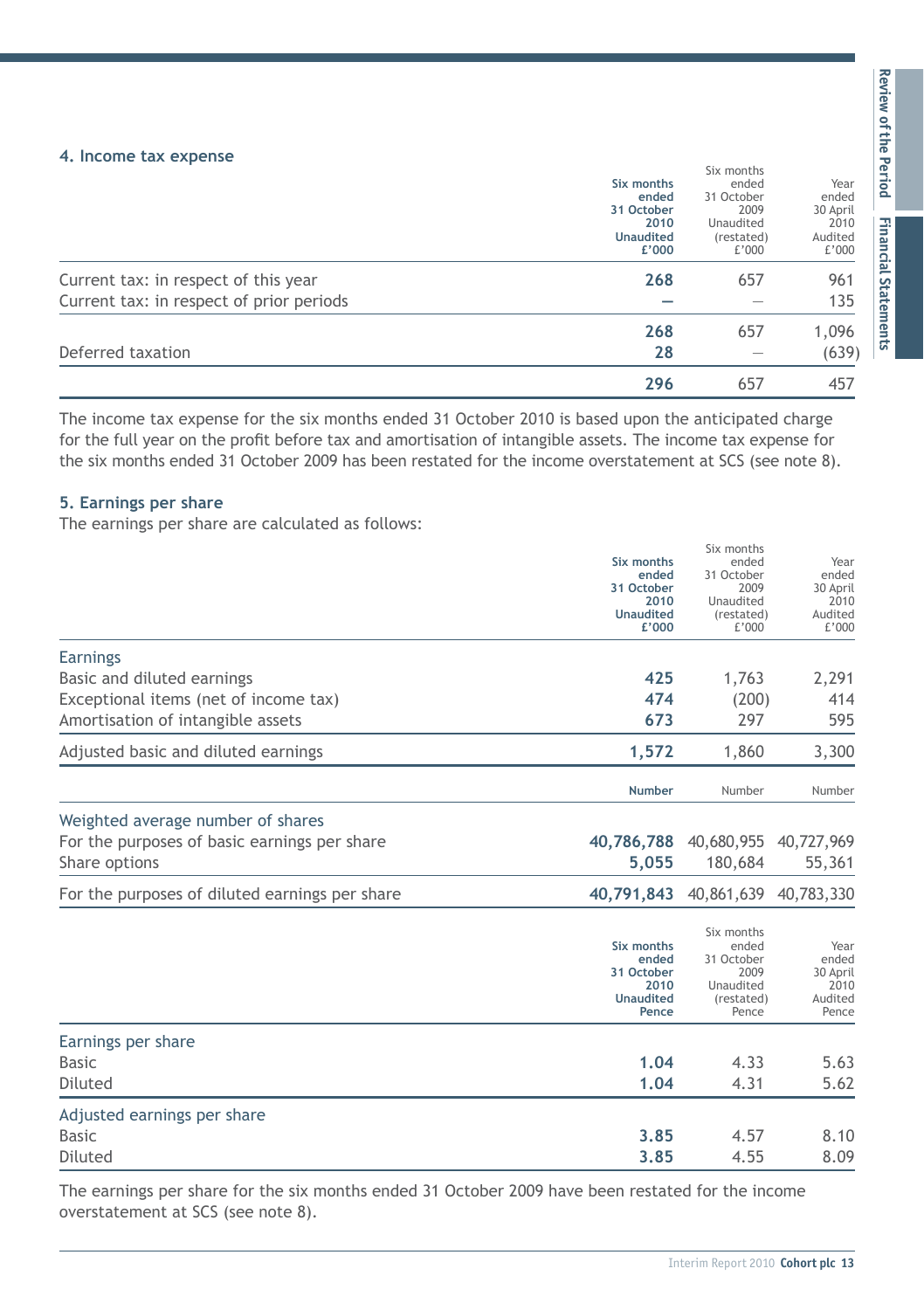# Notes to the Interim Report continued

For the six months ended 31 October 2010

# **6. Dividends**

| Six months       | Six months               | Year     |
|------------------|--------------------------|----------|
| ended            | ended                    | ended    |
| 31 October       | 31 October               | 30 April |
| 2010             | 2009                     | 2010     |
| <b>Unaudited</b> | Unaudited                | Audited  |
|                  |                          | Pence    |
|                  |                          |          |
| 0.80             | 0.65                     | 0.65     |
|                  | $\overline{\phantom{a}}$ | 1.40     |
|                  | Pence                    | Pence    |

The interim dividend for the six months ended 31 October 2010 is 0.80 pence (six months ended 31 October 2009: 0.65 pence) per ordinary share. This dividend will be payable 2 March 2011 to shareholders on the register as at 4 February 2011.

The final dividend charged to the income statement for the year ended 30 April 2010 was 1.85 pence per ordinary share comprising 0.65 pence interim dividend for the six months ended 31 October 2009 and 1.20 pence for final dividend for the year ended 30 April 2009.

# **7. Net cash from/(used in) operating activities**

|                                                          | Six months<br>ended<br>31 October<br>2010<br><b>Unaudited</b><br>£'000 | Six months<br>ended<br>31 October<br>2009<br>Unaudited<br>(restated)<br>£'000 | Year<br>ended<br>30 April<br>2010<br>Audited<br>£'000 |
|----------------------------------------------------------|------------------------------------------------------------------------|-------------------------------------------------------------------------------|-------------------------------------------------------|
| Profit for the period                                    | 425                                                                    | 1,763                                                                         | 2,291                                                 |
| Adjustments for:                                         |                                                                        |                                                                               |                                                       |
| Tax expense                                              | 296                                                                    | 657                                                                           | 457                                                   |
| Depreciation of property, plant and equipment            | 320                                                                    | 266                                                                           | 557                                                   |
| Amortisation of intangible assets                        | 673                                                                    | 297                                                                           | 595                                                   |
| Net finance costs (net of finance income)                | 87                                                                     | 72                                                                            | 142                                                   |
| Share-based payment                                      | 120                                                                    | 90                                                                            | 259                                                   |
| Derivative financial instruments                         | (282)                                                                  | (32)                                                                          | 231                                                   |
| Increase in provisions                                   | 313                                                                    | 106                                                                           | 1,318                                                 |
| Operating cash flows before movements in working capital | 1,952                                                                  | 3,219                                                                         | 5,850                                                 |
| Increase in inventories                                  | (118)                                                                  | (58)                                                                          | (288)                                                 |
| Decrease/(increase) in receivables                       | 6,480                                                                  | 3.404                                                                         | (399)                                                 |
| Decrease in payables                                     | (4, 217)                                                               | (5,884)                                                                       | (736)                                                 |
|                                                          | 2,145                                                                  | (2, 538)                                                                      | (1, 423)                                              |
| Cash generated from operations                           | 4,097                                                                  | 681                                                                           | 4,427                                                 |
| Tax received/(paid)                                      | 262                                                                    | (674)                                                                         | (286)                                                 |
| Interest paid                                            | (94)                                                                   | (88)                                                                          | (180)                                                 |
| Net cash generated from/(used in) operating activities   | 4,265                                                                  | (81)                                                                          | 3,961                                                 |

The net cash used in operating activities for the six months ended 31 October 2009 has been restated for the income overstatement at SCS (see note 8).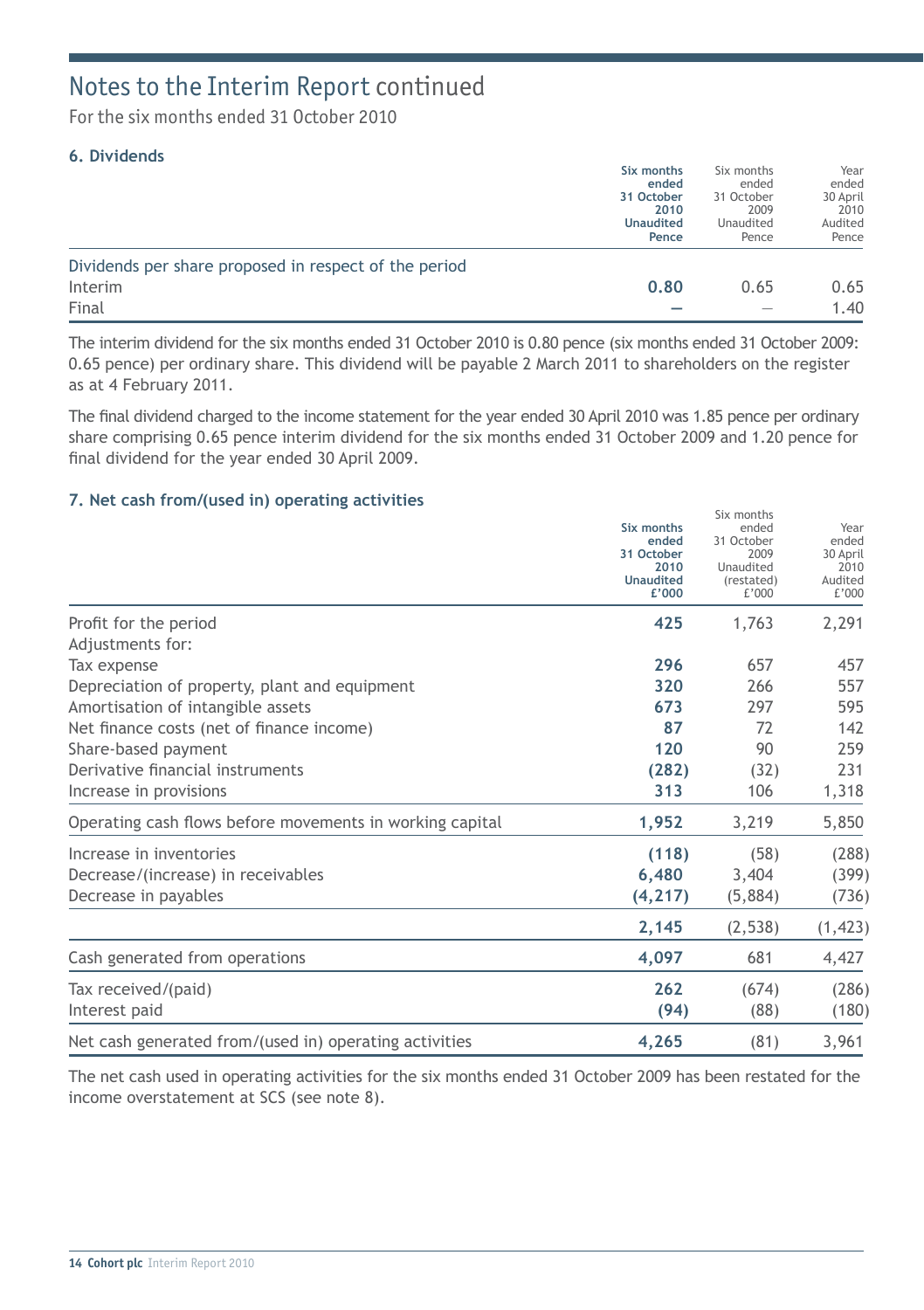# **8. Restatement of prior period results**

The figures reported for the six months ended 31 October 2009 have been restated for the income overstatement at SCS previously announced on 3 December 2009.

The figures previously reported on 9 December 2009 for the six months ended 31 October 2009 included a reduction in revenue and profit before tax of £1,230,000 in respect of the SCS overstatement.

The work done in preparing the accounts for the year ended 30 April 2010 and reviewed by KPMG Audit plc showed that the reduction in revenue and profit before tax for the six months ended 31 October 2009 was £13,000 with £1,217,000 relating to the year ended 30 April 2009. For information; the total adjustment in respect of the SCS overstatement was £1,850,000 of which £1,837,000 was in respect of the year ended 30 April 2009, this is unchanged from that reported at 30 April 2010.

The figures for the six months ended 31 October 2009 have been adjusted as follows:

|                                                                              | As previously<br>reported<br>E'000 | Restatement<br>f'000 | As restated<br>f'000 |
|------------------------------------------------------------------------------|------------------------------------|----------------------|----------------------|
| Revenue                                                                      | 37,283                             | 1,217                | 38,500               |
| Adjusted operating profit                                                    | 1.372                              | 1,217                | 2,589                |
| Operating profit                                                             | 1.275                              | 1,217                | 2,492                |
| Profit before tax<br>Income tax expense                                      | 1.203<br>(316)                     | 1,217<br>(341)       | 2.420<br>(657)       |
| Profit for the period attributable to the equity shareholders of the Company | 887                                | 876                  | 1,763                |

Corresponding adjustments have been made to the cash flow, earnings per share and comprehensive income statement.

In respect of the statement of financial position, the net impact is only in respect of slight differences in the tax rate between periods with the impact on the total assets being a net nil, as already reflected in the opening balance sheet (at 1 May 2009) for the six months ended 31 October 2009.

## **9. Acquisition of Abacus EW**

On 14 May 2010, Abacus EW was acquired by MASS for an initial cash consideration of £918,000. The acquisition costs which have been charged as an exceptional item to the income statement were £88,000, of which £75,000 was charged in the year ended 30 April 2010.

In addition to the initial cash consideration, a further cash consideration of up to £1,800,000 is payable to the vendors over three years depending upon the performance of Abacus EW. This earn out has been fully provided for as it is deemed the provisional fair value at 31 October 2010.

After fair value adjustments, the net liabilities acquired were £187,000 plus a deferred tax liability in respect of the other intangible asset of £778,000. The fair value adjustments remain provisional at this time since the payment of the further cash consideration is not certain.

The total other intangible asset was £2,780,000 which was in respect of contracts, future orders and intellectual property rights and will be amortised over its estimated life of two to three years. The balance of £903,000 was goodwill and will not be amortised but will be reviewed at least annually for impairment.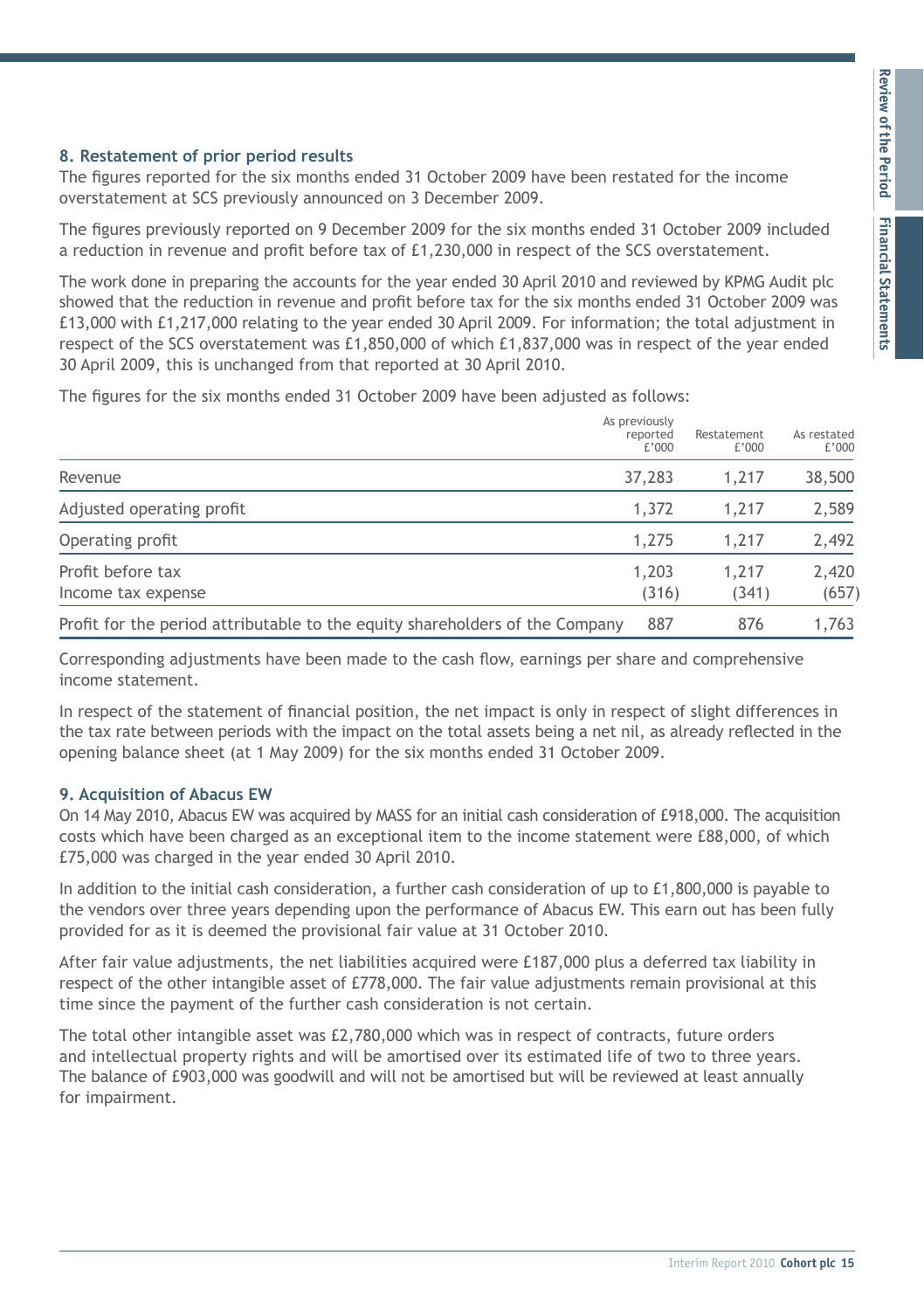# Independent Review Report to Cohort plc

For the six months ended 31 October 2010

# **Introduction**

We have been engaged by the Company to review the condensed set of financial statements in the half-yearly report for the six months ended 31 October 2010 which comprises the Consolidated Income Statement, Consolidated Statement of Comprehensive Income, Consolidated Statement of Financial Position, Consolidated Statement of Changes in Equity, Consolidated Cash Flow Statement and the related explanatory notes. We have read the other information contained in the half-yearly report and considered whether it contains any apparent misstatements or material inconsistencies with the information in the condensed set of financial statements.

This report is made solely to the Company in accordance with the terms of our engagement. Our review has been undertaken so that we might state to the Company those matters we are required to state to it in this report and for no other purpose. To the fullest extent permitted by law, we do not accept or assume responsibility to anyone other than the Company for our review work, for this report, or for the conclusions we have reached.

# **Directors' responsibilities**

The half-yearly report is the responsibility of, and has been approved by, the Directors. The Directors are responsible for preparing the half-yearly report in accordance with the AIM Rules.

As disclosed, the annual financial statements of the Group are prepared in accordance with International Financial Reporting Standards (IFRS) and International Financial Reporting Interpretations Committee (IFRIC) pronouncements as adopted by the EU. The condensed set of financial statements included in this interim financial report has been prepared in accordance with the measurement and recognition criteria of IFRS and IFRIC pronouncements as adopted by the EU.

## **Our responsibility**

Our responsibility is to express to the Company a conclusion on the condensed set of financial statements in the half-yearly report based on our review.

## **Scope of review**

We conducted our review in accordance with International Standard on Review Engagements (UK and Ireland) 2410 *Review of Interim Financial Information Performed by the Independent Auditor of the Entity* issued by the Auditing Practices Board for use in the UK. A review of interim financial information consists of making enquiries, primarily of persons responsible for financial and accounting matters, and applying analytical and other review procedures. A review is substantially less in scope than an audit conducted in accordance with International Standards on Auditing (UK and Ireland) and consequently does not enable us to obtain assurance that we would become aware of all significant matters that might be identified in an audit. Accordingly, we do not express an audit opinion.

# **Conclusion**

Based on our review, nothing has come to our attention that causes us to believe that the condensed set of financial statements in the half-yearly report for the six months ended 31 October 2010 is not prepared, in all material respects, in accordance with the recognition and measurement requirements of IFRSs as adopted by the EU and the AIM Rules.

# **Matt Lewis for and on behalf of KPMG Audit Plc**

Chartered Accountants Arlington Business Park Theale Berkshire RG7 4SD 15 December 2010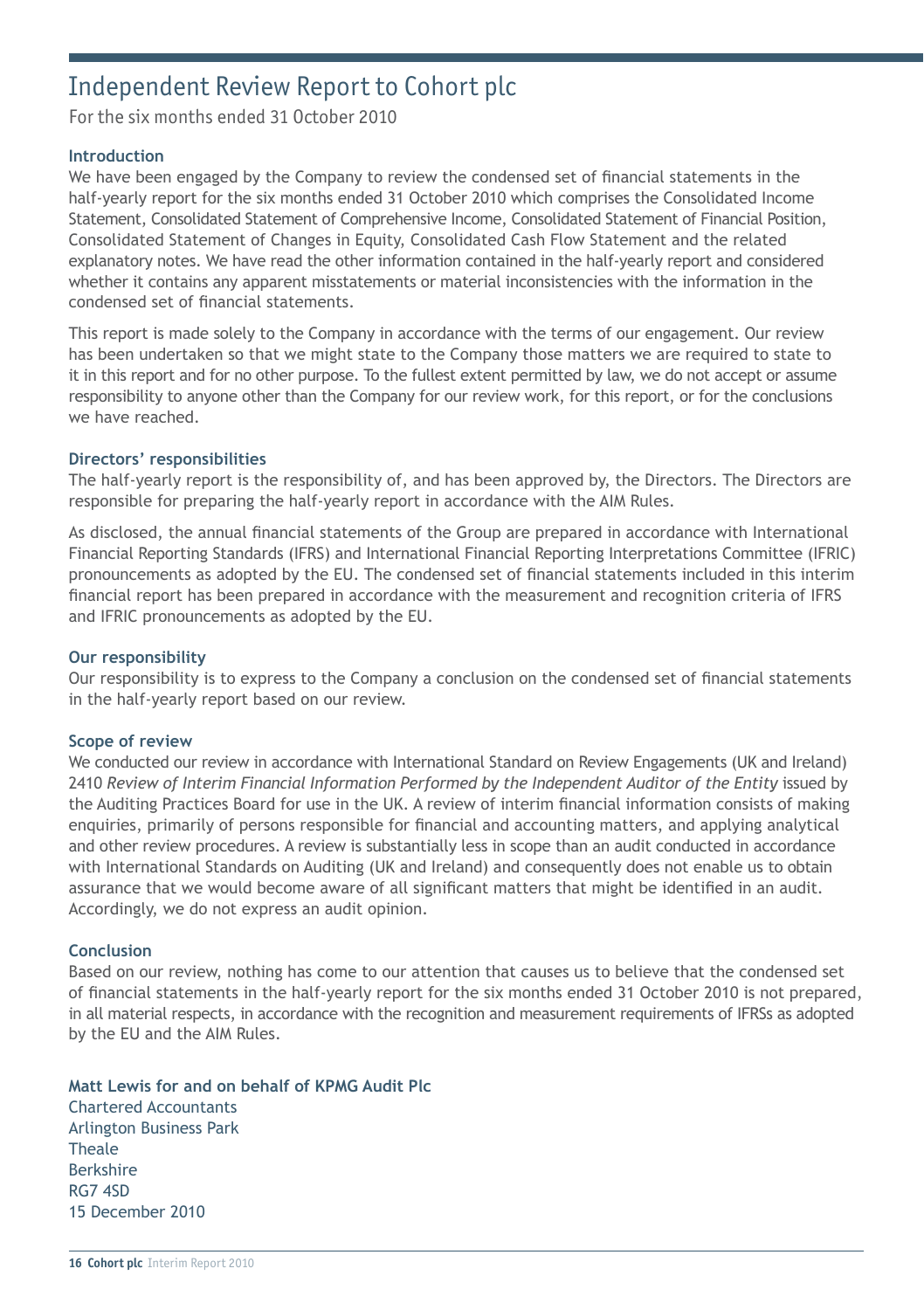# Advisers

**Registered Company Number of Cohort plc** 05684823

Cohort plc is a company registered in England and Wales

### **Nominated Adviser and Broker** Investec 2 Gresham Street London EC2V 7QP

# **Auditor**

KPMG Audit Plc Chartered Accountants Arlington Business Park Theale Reading RG7 4SD

## **Legal Advisers**

Pitmans The Anchorage 34 Bridge Street Reading RG1 2LU

#### **Registrars** Capita Registrars

Northern House Woodsome Park Fenay Bridge Huddersfield HD8 0LA

# **Public and Investor Relations** MHP Communications

60 Great Portland Street London W1W 7RT

# **Bankers**

RBS NatWest Abbey Gardens 4 Abbey Street Reading RG1 3BA

# Shareholder Information and Financial Calendar

#### **Shareholders' Enquiries**

If you have an enquiry about the Company's business, or about something affecting you as a shareholder (other than queries which are dealt with by the Registrar), you should contact the Company Secretary by letter to the Company's registered office or by e-mail to info@cohortplc.com.

### **Share Register**

Capita Registrars maintain the register of members of the Company.

If you have any questions about your personal holding of the Company's shares, please contact:

#### Capita Registrars

The Registry 34 Beckenham Road Beckenham Kent BR3 4TU Tel: 0870 162 3100 (for calls within the UK) +44 20 8639 2157 (for calls from overseas)

If you change your name or address or if details on the envelope enclosing this Report, including your postcode, are incorrect or incomplete, please notify the Registrars in writing.

### **Daily Share Price Listings**

The Financial Times – AIM, Aerospace and defence The Times – Engineering Daily Telegraph – AIM section

**Financial Calendar** Annual General Meeting 1 September 2011<br>1 September 2011 - Tinal dividend payable Final dividend payable Preliminary announcement for year ending 30 April 2011 June 2011

#### **Registered Office**

Cohort plc Arlington House 1025 Arlington Business Park Theale Reading RG7 4SA

the design portfolio marketing services<br>www.design-portfolio.co.uk